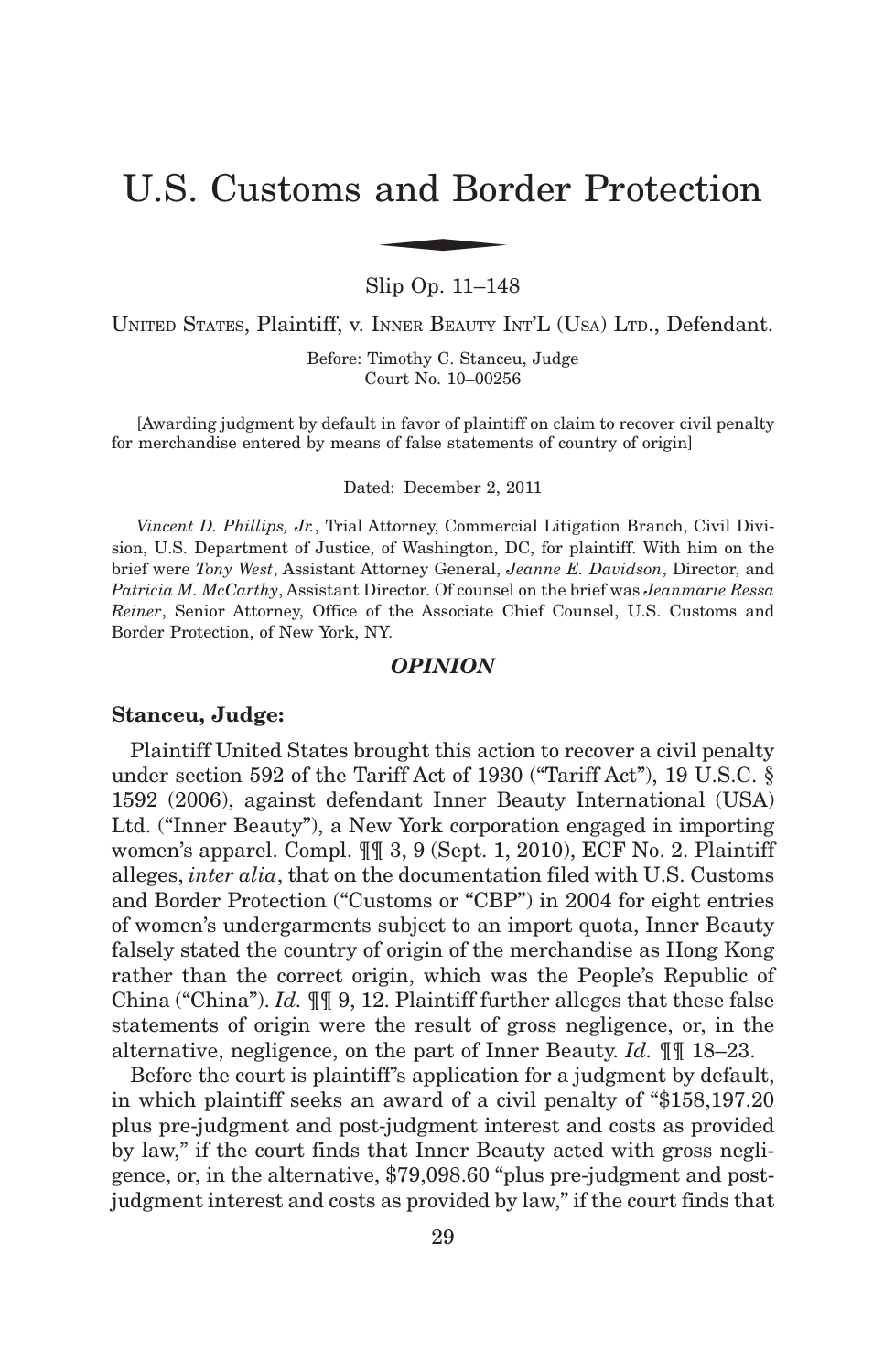Inner Beauty acted with negligence. Mot. for Default J. 6–7 (June 3, 2011), ECF No. 10 ("Pl.'s Mot."). For the reasons stated below, the court determines it appropriate to award judgment by default for a civil penalty in the amount of \$39,549.30, plus post-judgment interest as provided by law, based on a level of culpability of negligence.

# *I. Background*

Plaintiff alleges that between February 9, 2004 and November 18, 2004, defendant made eight entries of women's undergarments, which were classified under any of three subheadings of the Harmonized Tariff Schedule of the United States ("HTSUS"). Compl. ¶¶ 9–10 (alleging that the merchandise is classified under subheadings 6212.20.0010, 6212.10.9020, or 6212.20.0020, HTSUS). Plaintiff states that, at the time of Inner Beauty's entries, merchandise classified under these three tariff subheadings was subject to an import quota. *Id.* ¶¶ 8, 11 (citing *Announcement of Request for Bilateral Textile Consultations with the Government of the People's Republic of China & the Establishment of an Import Limit for Brassieres & Other Body Supporting Garments, Category 349/649, Produced or Manufactured in the People's Republic of China*, 68 Fed. Reg. 74,945 (Dec. 29, 2003)). Plaintiff alleges that Inner Beauty "identif[ied] the merchandise as a product of Hong Kong when the merchandise was produced in the People's Republic of China." *Id.* ¶ 12. Plaintiff alleges that "[d]efendant's false statements and/or omissions... were material because they prevented CBP from accurately counting the quantities of merchandise under HTSUS 6212.20.0010, 6212.10.9020, and 6212.20.0020 entered into the United States from the People's Republic of China," *id.* ¶ 13, and that "at least one of the defendant's eight entries" was "admitted into the commerce of the United States after the quota filled at 2:15 p.m. on November 18, 2004," *id.* ¶ 14. Plaintiff alleges that the "domestic value of the merchandise defendant entered is \$395,493.00," *id.* ¶ 16, which value plaintiff shows on an attachment to the complaint as the sum of the entered value of the merchandise on each of the eight entries, *id.* attachment A. Based on an alleged non-revenue-loss violation of section 592, plaintiff seeks a penalty of \$158,197.20, which represents 40% of the dutiable value of the merchandise, the statutory maximum penalty under section 592 for such a violation at a gross negligence level of culpability. Pl.'s Mot. 6; *see* 19 U.S.C. § 1592(c)(2)(B). In the alternative, plaintiff seeks a penalty of \$79,098.60, *i.e.*, 20% of the dutiable value, which is the statutory maximum for a penalty based on negligence. Pl.'s Mot. 6–7; *see* 19 U.S.C. § 1592(c)(3)(B).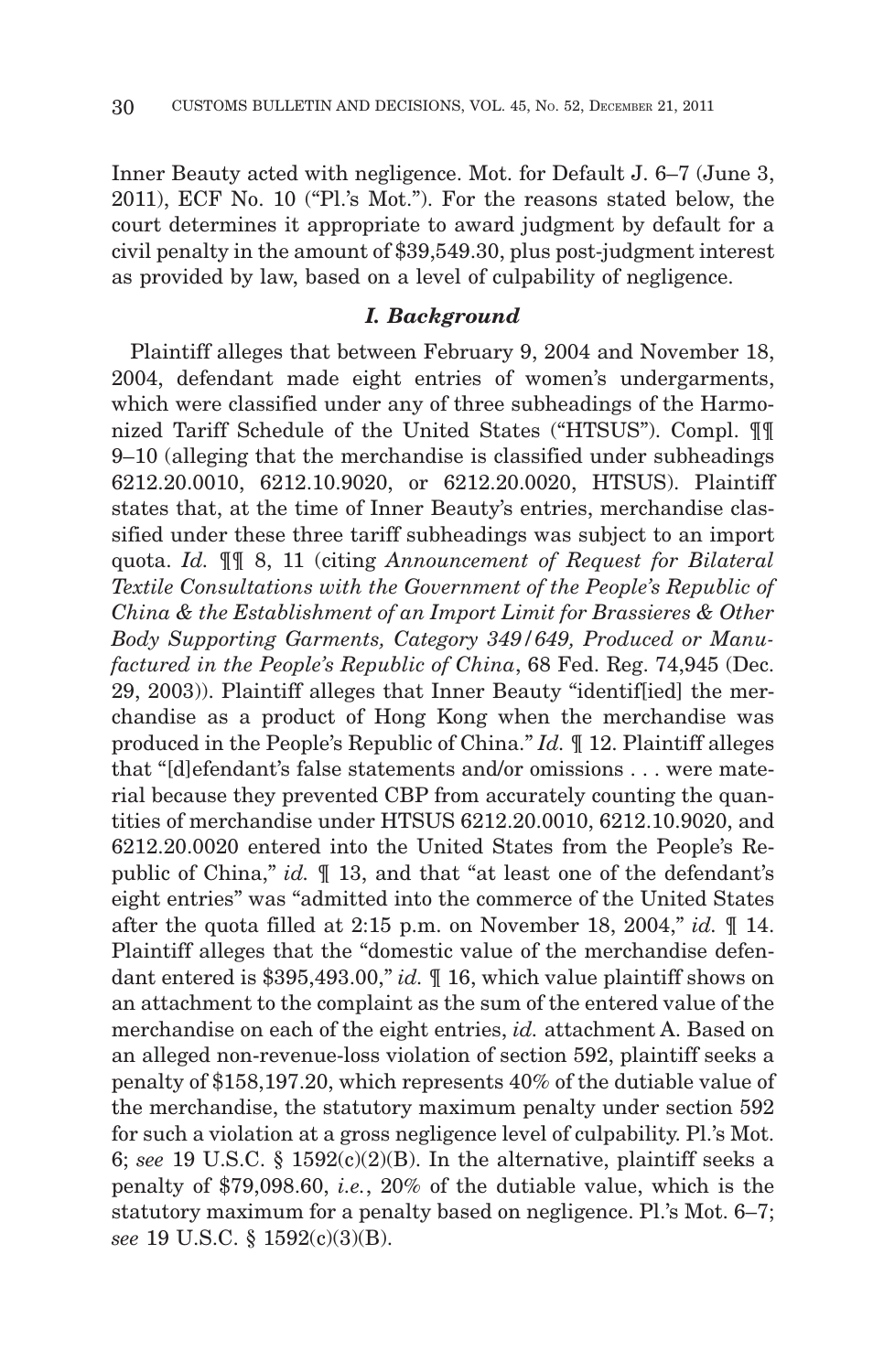Plaintiff filed the complaint on September 1, 2010 and effected service upon Inner Beauty on November 10, 2010. Compl.; Pl.'s Proof of Service Upon Def. (Nov. 10, 2010), ECF No. 5. After Inner Beauty failed to appear by licensed counsel and failed to plead or otherwise defend itself within twenty-one days of being served with the complaint, plaintiff requested entry of default on February 17, 2011. Request for Entry of Default (Feb. 17, 2011), ECF No. 7; USCIT R. 12, 55. On March 9, 2011, the Clerk of this Court entered Inner Beauty's default. Order (Mar. 9, 2011), ECF No. 8. On June 3, 2011, plaintiff filed the instant application for a default judgment. Pl.'s Mot.

## *II. Discussion*

Section 201 of the Customs Courts Act of 1980, 28 U.S.C. § 1582(1) (2006), grants the court jurisdiction over this action to recover a civil penalty under section 592 of the Tariff Act, 19 U.S.C. § 1592. The court determines all issues *de novo*, including the amount of any penalty, 19 U.S.C. § 1592(e)(1), but because Inner Beauty has defaulted the court accepts as true all well-pled facts in the complaint, *see Au Bon Pain Corp. v. Artect, Inc.*, 653 F.2d 61, 65 (2d Cir. 1981). If the well-pled facts in the complaint, taken as true, establish Inner Beauty's liability for a civil penalty, it is left to the court to decide, *de novo*, the amount of the civil penalty to be awarded. 19 U.S.C. §  $1592(e)(1)$ . The court may look beyond the complaint if doing so is necessary to investigate any matter or to determine appropriate relief. *See* USCIT R. 55(b).

Under section  $592(a)(1)(A)$ , it is unlawful for any person, by fraud, gross negligence, or negligence, to enter, introduce, or attempt to enter or introduce any merchandise into the commerce of the United States by means of material and false documents, statements, or acts or material omissions. 19 U.S.C. §  $1592(a)(1)(A)(i)$ -(ii). Violations of this provision are punishable by a civil penalty not to exceed the domestic value of the merchandise and not to exceed certain upper limits established according to the violator's level of culpability. *Id.* § 1592(c). For a violation that did not affect the assessment of duties, the statute allows a maximum penalty of "40 percent of the dutiable value of the merchandise" if the violation occurred by gross negligence and, if the violation occurred by negligence, a maximum penalty of "20 percent of the dutiable value of the merchandise." *Id.* §  $1592(c)(2)-(3)$ .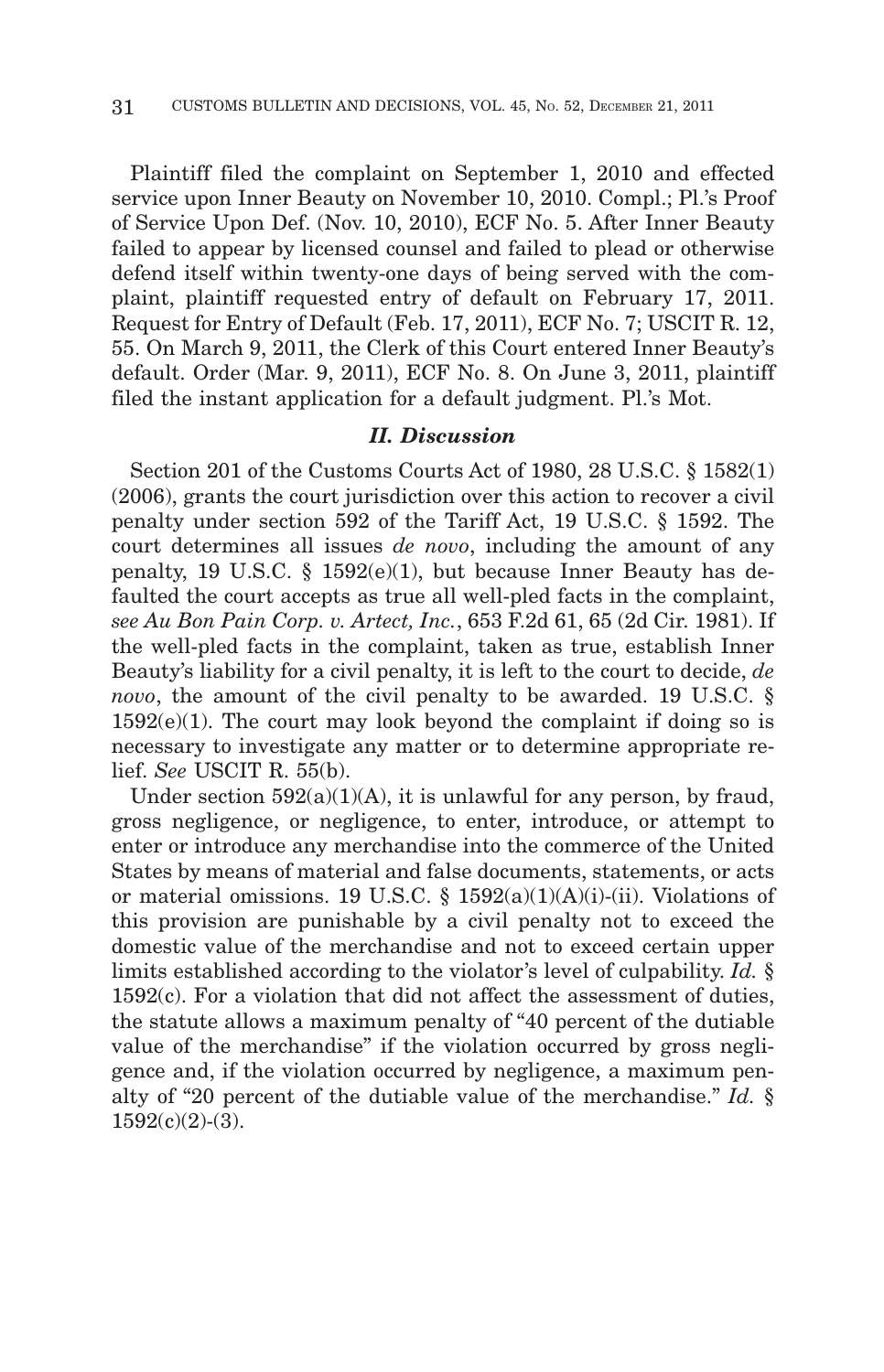# *A. The Well-Pled Facts Establish that Inner Beauty Violated Section 592*

The well-pled facts in the complaint and plaintiff's application for a default judgment establish for the purposes of Rule 55 that Inner Beauty was the importer of record on the eight entries upon which the United States seeks a civil penalty and that the eight entry summaries (Customs Form 7501) informed Customs, by listing the International Organization for Standardization ("ISO") country code "HK" in the country of origin boxes on those forms, that the entered merchandise originated in Hong Kong.<sup>1</sup> See HTSUS, annex B. Plaintiff's submissions–including, specifically, country of origin declarations attached to the entry summaries disclosing China as the country of origin–also establish for this purpose that the merchandise did not originate in Hong Kong and that, instead, the designation of country of origin that should have been presented on the entry summaries was "CN," the ISO country code for China. *Id.*; Compl. ¶ 12; Pl's Mot. exhibits A-H. The incorrect listings of the country of origin on the eight entry summaries constituted, for purposes of section  $592(a)(1)(A)$ , false statements that were used to enter the merchandise. 19 U.S.C. §  $1592(a)(1)(A)$ . The court concludes that these false statements were "material" within the meaning of section  $592(a)(1)(A)$ , as they had the potential to affect the administration by Customs of the quota on imports from China.2 *Id.*; *United States v. Rockwell Int'l Corp.*, 10 CIT 38, 42, 628 F. Supp. 206, 210 (1986) (holding a false statement of country of origin to be material); *see also* 19 C.F.R. Part 171, appendix B § (B) (2008) ("*Penalty Guidelines*") ("A document, statement, act, or omission is material if it has the natural tendency to influence or is capable of influencing agency action including... [d]etermination of the classification, appraisement, or admissibility of merchandise . . ."). Because the well-pled facts in the complaint and plaintiff's application for default judgment establish

<sup>1</sup> Although Hong Kong is within the territory of China, U.S. Customs and Border Protection ("CBP" or "Customs") treats Hong Kong and China as separate countries of origin for tariff purposes. Customs instructs importers to list Hong Kong, rather than China, as the country of origin on the entry summary form only in a circumstance in which the goods actually were manufactured, produced, or grown in Hong Kong. U.S. Customs & Border Protection, *CBP Form 7501 Instructions* 5 (last updated Mar. 17, 2011), *available at* http://forms.cbp.gov/pdf/7501\_instructions.pdf ("Record the country of origin utilizing the International Organization for Standardization (ISO) country code located in Annex B of the HTS."); Harmonized Tariff Schedule of the United States, annex B (2011) (listing Hong Kong as a country of origin).

<sup>&</sup>lt;sup>2</sup> Even though the correct country of origin was presented to Customs on the origin declarations attached to each of the eight entry summaries, the false designations of the country of origin still must be seen as "material" false statements because they had the potential to cause Customs to administer the quota erroneously.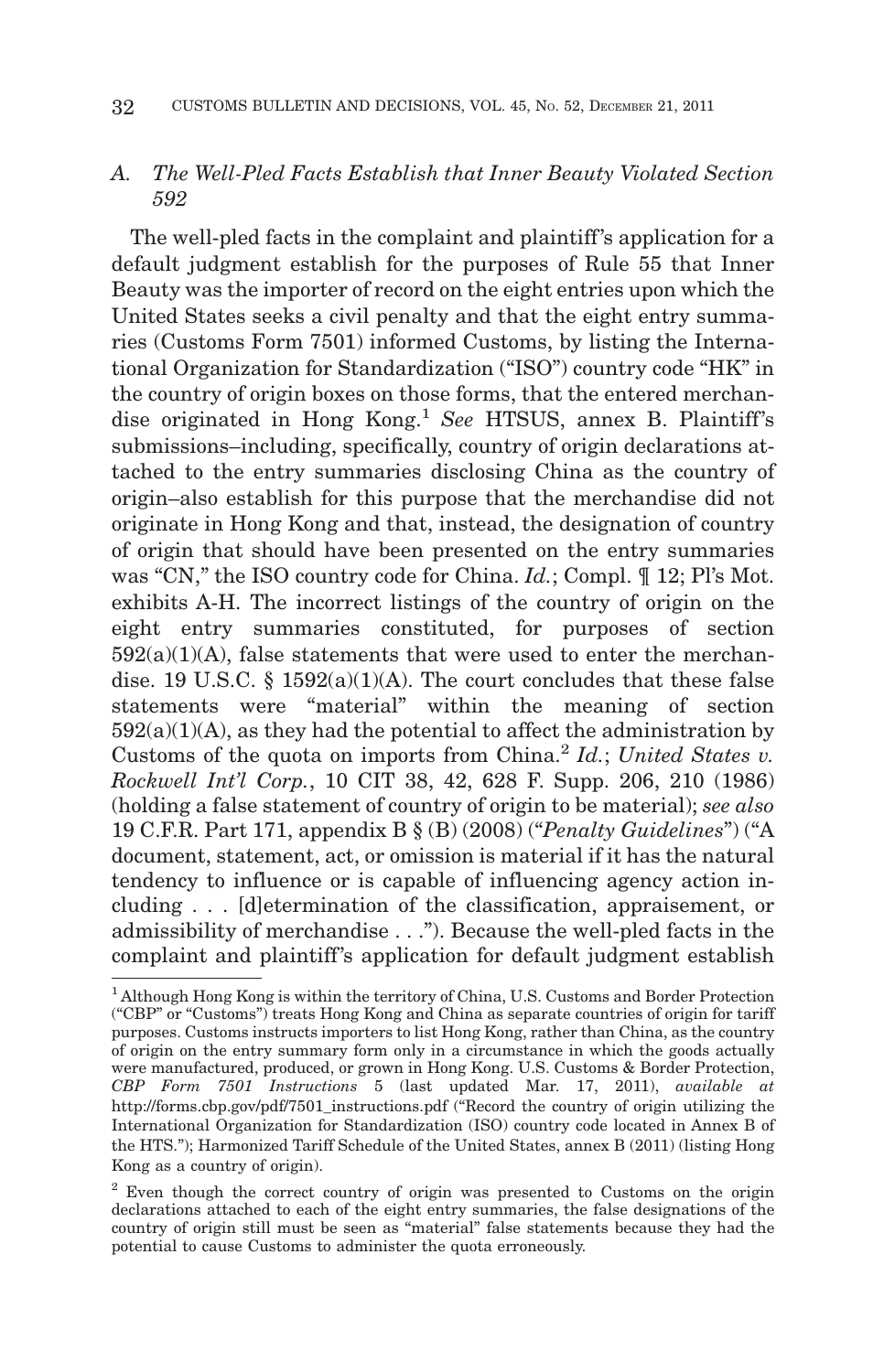that the merchandise at issue in this case was entered on behalf of defendant by means of material false statements, the court concludes that plaintiff has established for purposes of Rule 55 "the act or omission constituting the violation" within the meaning of that term as used in section 592(e)(4). *See* 19 U.S.C. § 1592(e)(4) ("[If] the monetary penalty is based on negligence, the United States shall have the burden of proof to establish the act or omission constituting the violation . . ."). Under the statute, that much is sufficient to establish defendant's penalty liability for a violation of section 592 based on negligence in the context presented by plaintiff's application for a default judgment. *See id.* (providing that where the United States has met its burden of proof to establish the act or omission constituting the violation, "the alleged violator shall have the burden of proof that the act or omission did not occur as a result of negligence."). Because the court is ruling on an application for a default judgment, the court, in accordance with section  $592(e)(4)$ , presumes without further inquiry that the false statements of country of origin appearing on the entry summaries occurred as a result of negligence. *Id.*

# *B. Plaintiff Fails to Plead Facts from which the Court Could Conclude that the False Statements of Country of Origin Occurred as a Result of Gross Negligence on the Part of Inner Beauty*

The court next considers whether the well-pled facts establish that the false designations of country of origin on the entry summaries were the result of gross negligence on the part of Inner Beauty. In the context of this case, such a determination would require a finding that the violator charged with liability for the false statements have acted with "reckless disregard" as to the true country of origin of the merchandise. *United States v. Ford Motor Co.*, 463 F.3d. 1286, 1292 (Fed. Cir. 2006) ("An importer is guilty of gross negligence if it behaved willfully, wantonly, or with reckless disregard in its failure to ascertain both the relevant facts and the statutory obligation, or acted with an utter lack of care."). For several reasons, the court concludes that plaintiff has not asserted well-pled facts from which the court could conclude that Inner Beauty acted with gross negligence.

The complaint does not allege facts and circumstances from which the court could conclude that Inner Beauty acted willfully, wantonly, or with reckless disregard in its role as importer of record. The complaint states that defendant violated section 592 "by falsely identifying the merchandise as a product of Hong Kong when the mer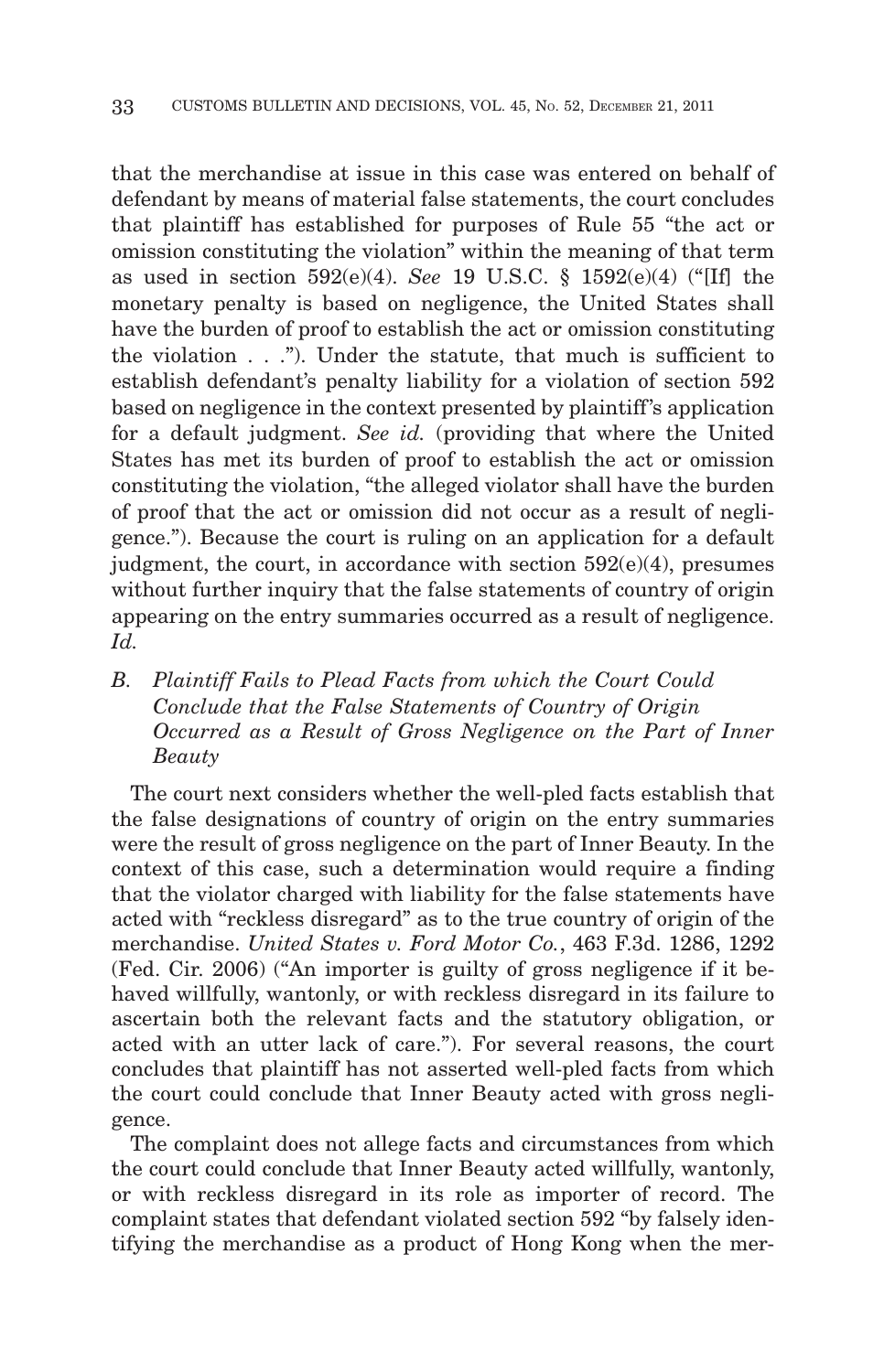chandise was produced in the People's Republic of China." Compl. ¶ 12. It further states that "[d]efendant entered or introduced the above-described merchandise into the United States by means of false statements, and these violations constitute gross negligence in violation of 19 U.S.C. § 1592(a)." *Id.* ¶ 19. The complaint states nothing further that is relevant to the question of whether defendant acted with gross negligence in causing the entry of the merchandise and is, on the whole, conclusory with respect to the alleged level of culpability.

In support of the gross negligence claim, plaintiff's application for default judgment argues, first, that "Inner Beauty acted with reckless disregard for the truth of its representations by marking the merchandise it imported as originating in Hong Kong." Pl.'s Mot. 4. This statement is not only insufficient but also puzzling. Neither the complaint nor the documentation submitted with the application make any reference to the country of origin "marking" of the merchandise itself.3 Each of the eight entry summaries incorrectly set forth the country code for Hong Kong in the country-of-origin box, as the court previously discussed.

Next, citing *United States v. Ford Motor Co.*, 463 F.3d. at 1293, plaintiff argues that Inner Beauty's actions were analogous to those found grossly negligent in that case, alleging that "Inner Beauty repeatedly failed to comply with its obligations to accurately state the country of origin to CBP," that "Inner Beauty did not use reasonable care in entering the merchandise," and that Inner Beauty "could have easily verified the country of origin of the merchandise by referring to the country of origin declarations that accompanied each entry, but it failed to do so on eight separate occasions." Pl.'s Mot. 4–5 (citing 19 U.S.C. §§ 1484–85 (2004)). These statements amount to nothing beyond an allegation of negligence based on a failure to exercise reasonable care in entering the merchandise. Plaintiff does not assert facts analogous to those upon which gross negligence was found in *Ford Motor Co.,* in which the U.S. Court of Appeals for the Federal Circuit held that the Court of International Trade was not "clearly erroneous" in determining that an importer was grossly negligent when the importer knew that dutiable values reported to Customs were incorrect but failed to provide the correct values. *Ford Motor*

<sup>&</sup>lt;sup>3</sup> The term "marking," which is a term of art, as used by plaintiff is reasonably construed to refer to the marking required by section 304 of the Tariff Act of 1930, 19 U.S.C. § 1304 (2011) ("[E]very article of foreign origin... imported into the United States shall be marked in a conspicuous place as legibly, indelibly, and permanently as the nature of the article . . .will permit . . ."). If, instead, plaintiff intended the term to refer to the false origin as declared on the entry summaries, plaintiff's allegation still fails to constitute a well-pled fact from which the court could conclude that gross negligence occurred.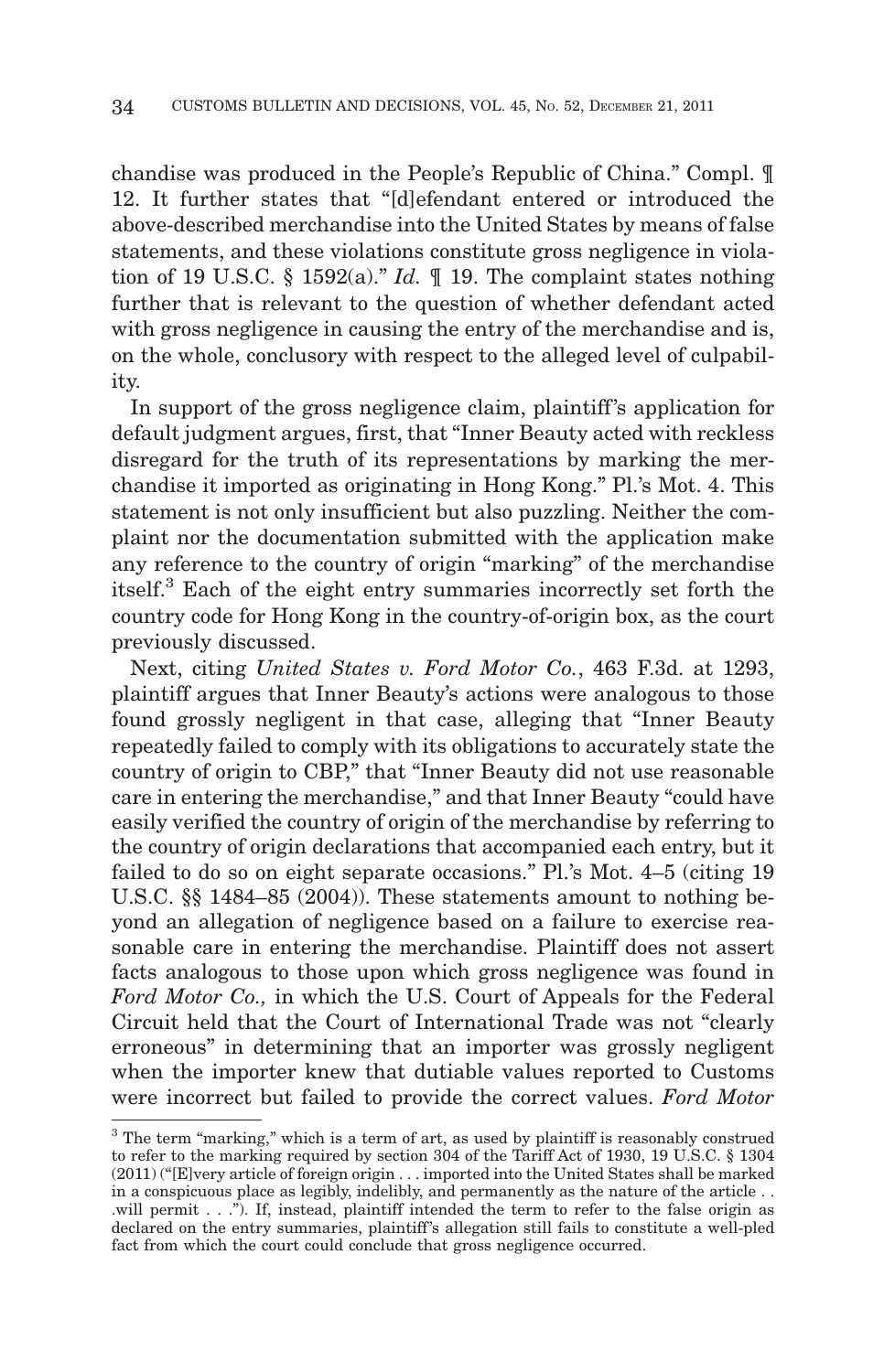*Co.*, 463 F.3d. at 1293 (citing *United States v. Ford Motor Co.*, 29 CIT 793, 810, 387 F. Supp. 2d 1305, 1321 (2005)). Here, the entry documentation provided both the incorrect and correct countries of origin, and no well-pled facts inform the court that Inner Beauty was aware of the mistaken origin reference at any of the eight times at which the merchandise was entered.

Finally, plaintiff argues that "Inner Beauty admitted to its gross negligence in a letter its principal, Joyce Hu, submitted to CBP after initiation of the administrative penalty proceedings." Pl.'s Mot. 5. This statement mischaracterizes the referenced letter, in which Ms. Hu stated that "[o]ur shipping documents showed a Hong Kong supplier but also made reference to the actual country of origin as China." *Id.* exhibit I. The letter further mentions that "[t]his was a tremendous oversight and we have instructed our factory and Brokers subsequently after these entries to make clear and indicate the actual supplier and pay particular attention to country of origin." *Id.* The letter admits no fact from which the court could conclude that gross negligence occurred. Absent such a factual circumstances, the words "tremendous oversight," in the context in which they are used in the letter, cannot plausibly be construed as an admission of gross negligence by Inner Beauty.

Moreover, the facts as stated in Ms. Hu's letter and the entry documentation plaintiff submitted with its application do not support the gross negligence claim. The documentary evidence establishing the violation consists of the aforementioned references to Hong Kong on the entry summaries and the declarations attached to each of the entry summaries identifying China as the country of origin. *Id.* exhibits A-H. Six of these declarations list the manufacturer as "Inner Beauty (Shunde) Garment Co Ltd." of "Shunde Guangdog, China," *id*. exhibits A-F, and the other two declarations list "Inner Beauty (Panyu) Garment Co Ltd." of "Panyu District, Guangzhou City," *id.* exhibits G-H. The entry summaries are signed by the customs broker who, it appears, prepared them, Solan A. James of Valley Stream, New York. *Id.* exhibits A-H. No facts are alleged, and no documents are presented, from which the court could conclude that Inner Beauty, rather than the broker, caused the incorrect origin declaration to be placed on the entry summaries, or that the incorrect origin references, repeated over eight entries, were anything but inadvertent errors that Inner Beauty failed to discover and bring to the broker's attention.4

<sup>4</sup> Plaintiff also includes with its application a declaration of Mr. Edward P. Nagle, CBP's Fines, Penalties, and Forfeitures Officer for the Newark/New York area. Mot. for Default J.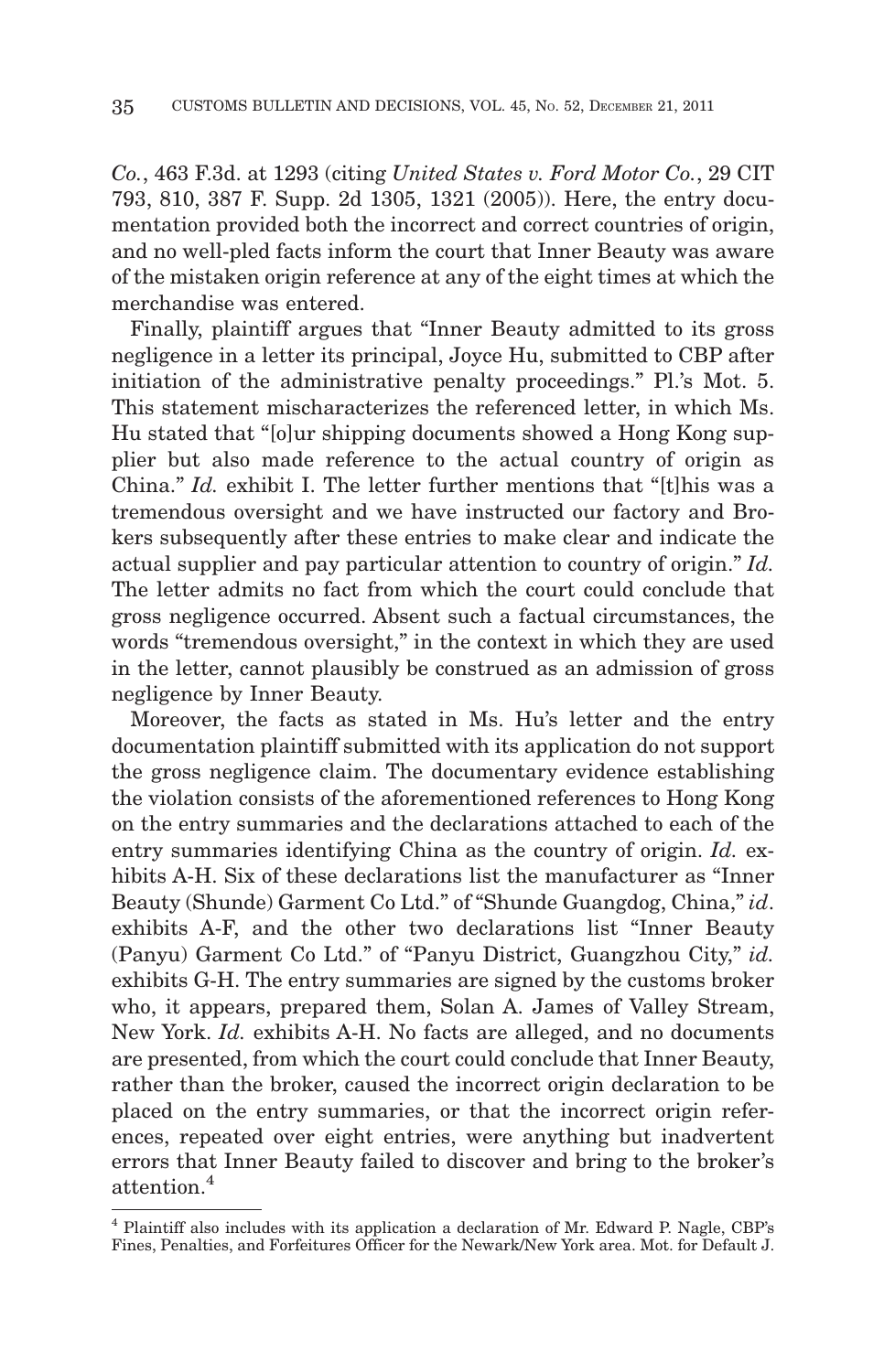# *C. A Penalty Below the Statutory Maximum Amount is Appropriate in this Case*

Plaintiff requests that the court, if concluding that the violations occurred as a result of negligence, "enter a default judgment for \$79,098.60 in civil penalties for negligence plus prejudgment and post-judgment interest and costs as provided by law." Pl.'s Mot. 7. Thus, plaintiff seeks a judgment by default for the maximum penalty allowed by section 592 for a non-revenueloss, negligent violation, which is an amount calculated as 20% of the dutiable value of the merchandise, not to exceed the domestic value of the merchandise. 19 U.S.C. §  $1592(c)(3)(B)$ . Plaintiff accepts as the dutiable value of the merchandise (and as the domestic value of the merchandise) the entered value of the merchandise on the eight entries, which is \$395,493. Compl. attachment A. Plaintiff views the maximum penalty as a "sum certain" for which a judgment by default should be awarded pursuant to USCIT Rule 55. Pl.'s Mot. 1.

Plaintiff is not necessarily entitled to be awarded a judgment for the maximum penalty available under section 592 as a "sum certain," as that term is used in Rule 55. Because section 592(e) directs that the court determine "de novo" the amount of penalty to be recovered, the penalty cannot be considered a "sum certain" to which plaintiff has established its entitlement as a matter of right. 19 U.S.C. §  $1592(e)(1)$ . It is appropriate that the court consider the facts and circumstances as shown in plaintiff's submissions.

Beyond advocating generally for the maximum penalty provided by law, plaintiff in its complaint and application for a default judgment does not address the matter of whether any aggravating or mitigating circumstances exist in this case. *See* Pl.'s Mot. While not binding on the court, guidelines published by Customs are informative on the general question of what constitutes aggravating and mitigating circumstances. *See Penalty Guidelines* §§ (E)-(I). Under those guidelines, a negligent violation of section 592 in a non-revenue loss case is to be disposed of administratively, upon consideration of aggravating and mitigating factors, with a penalty in "an amount ranging from a minimum of 5 percent of the dutiable value to a maximum of 20 percent of the dutiable value of the merchandise  $\ldots$  "*Id.* § (F)(c)(ii). While not directing the court's attention to any aggravating circumstance, plaintiff's submission of the letter of Ms. Hu alleges facts relevant to matters recognized in CBP's guidelines as mitigating factors: immediate remedial action and inability to pay. Pl.'s Mot.

Decl. of Nagle (June 3, 2011), ECF No. 10. This declaration does not add to the record any facts from which the court could reach a conclusion that gross negligence occurred in this case.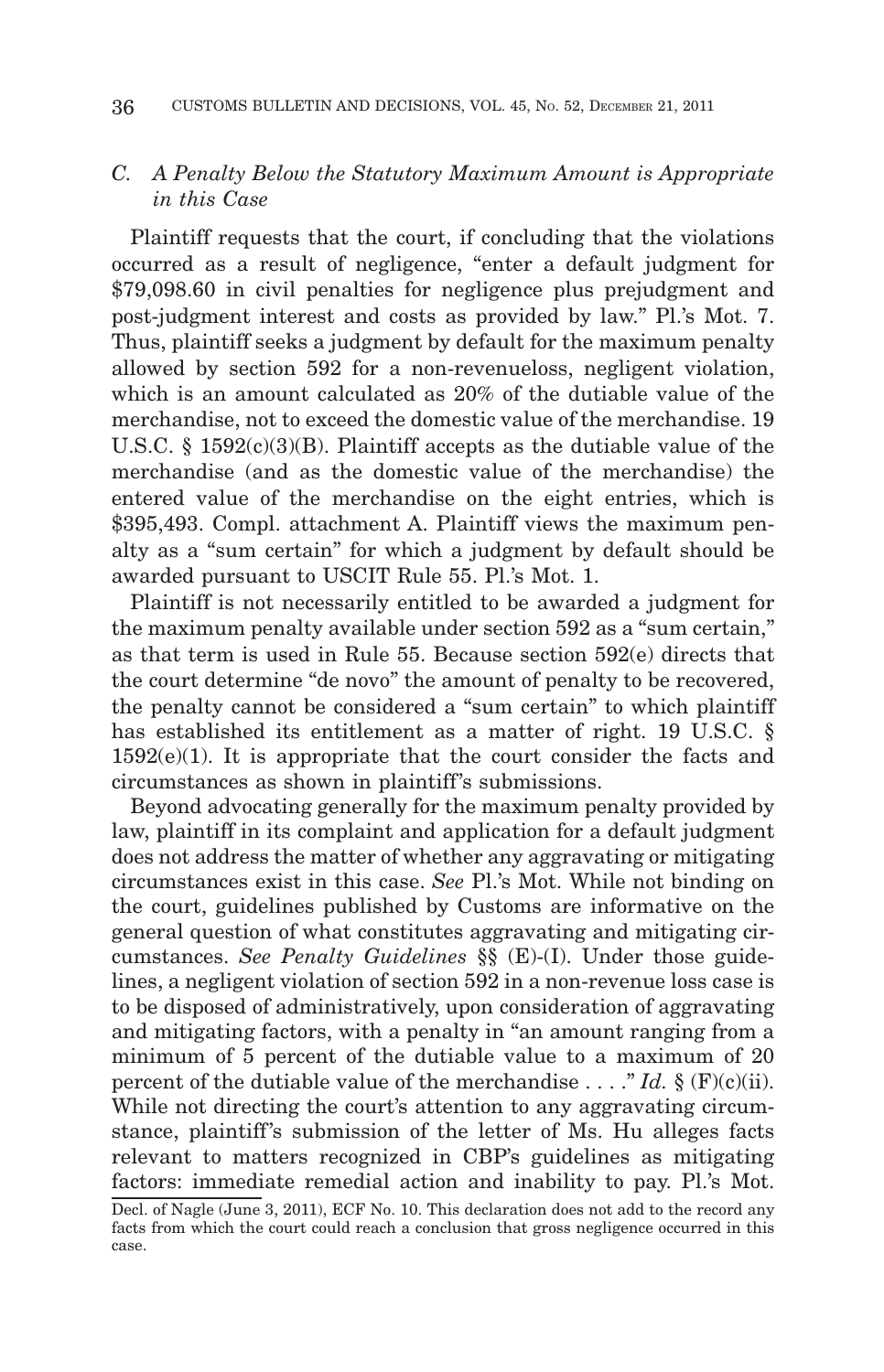exhibit I. Plaintiff puts forth no evidence or allegations rebutting the claim in the letter that Inner Beauty, upon being put on notice of the violations, instructed its factory and brokers to pay particular attention to ensuring that country of origin is correctly declared on future entries. Also unrebutted by plaintiff is Ms. Hu's claim that a penalty of the magnitude contemplated in the pre-penalty notice (as shown in the Nagle declaration, \$158,197.20) "will force us to close our doors and force us to terminate over 15 full and part time workers . . . ." *Id.* Decl. of Nagle & exhibit I.

The court does not give weight to the "inability to pay" factor because the maximum penalty authorized by the statute for a negligent violation is considerably less than the proposed penalty amount stated in the pre-penalty notice, which was based on gross negligence. The court concludes that some mitigation is warranted by the corrective action that defendant claims to have taken, which claim plaintiff does not rebut. *See Penalty Guidelines* § (G)(3) ("In appropriate cases, where the violator provides evidence that immediately after learning of the violation, substantial remedial action was taken to correct organizational or procedural defects, immediate remedial action may be granted as a mitigating factor."). In deciding on a penalty amount, the court also takes into consideration the absence of well-pled facts from which the court could find an aggravating circumstance.

# *III. Conclusion*

Based on the mitigating circumstance the court has identified, and lack of apparent any aggravating circumstance, the court considers appropriate a penalty award in an amount calculated at one-half of the statutory maximum, *i.e.*, at 10% of the dutiable value of the merchandise. Accordingly, the court will enter judgment by default awarding a penalty of \$39,549.30, plus post-judgment interest as provided by law.<sup>5</sup>

Dated: December 2, 2011 New York, New York

*/s/ Timothy C. Stanceu* TIMOTHY C. STANCEU, JUDGE

<sup>5</sup> Plaintiff also requested pre-judgment interest, Pl.'s Mot. 7, but such interest is not appropriate on penalties awarded under section 592. *United States v. National Semiconductor Corp.*, 547 F.3d 1364, 1370 (Fed. Cir. 2008).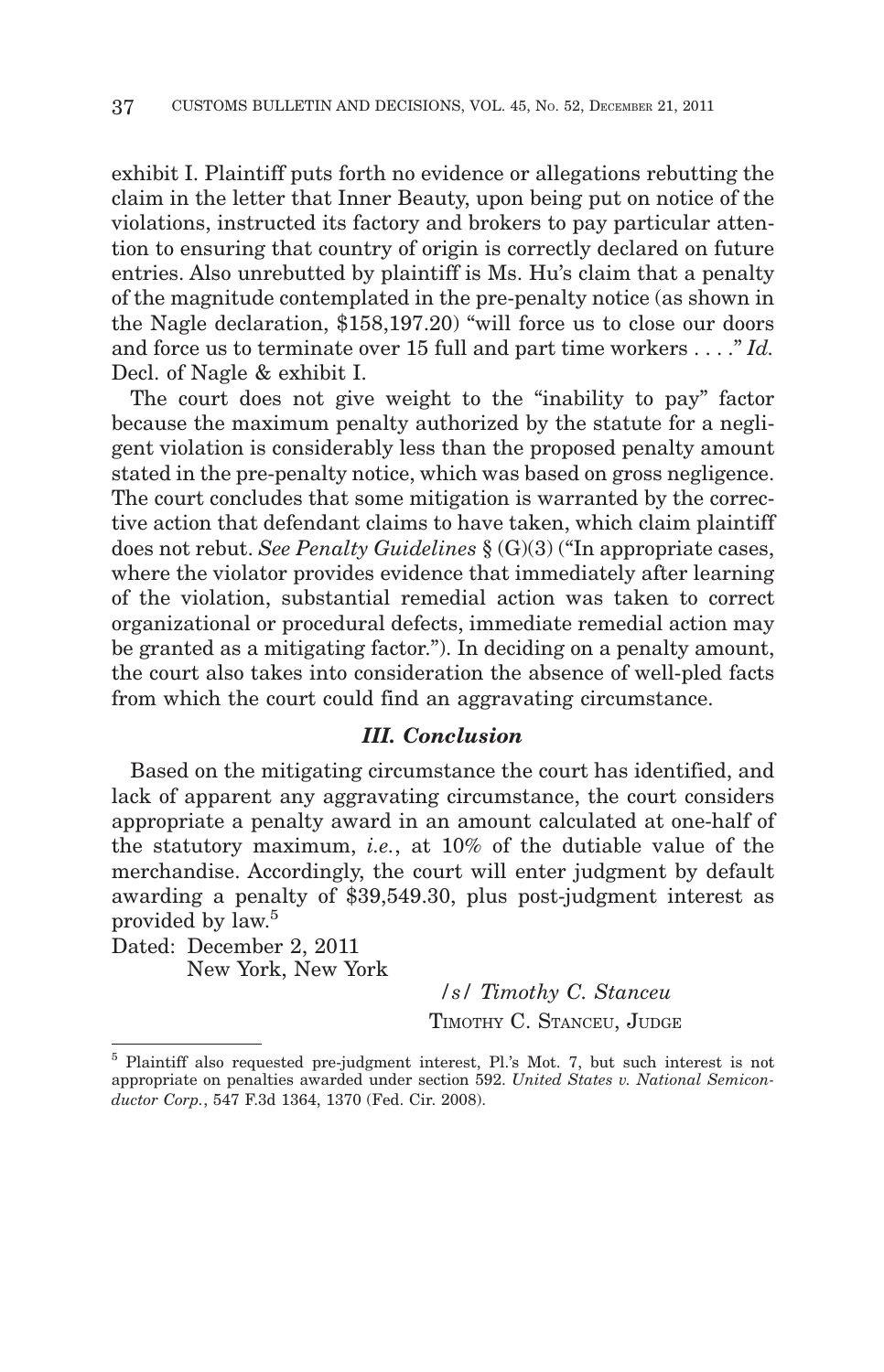Slip Op. 11–149

## LERNER NEW YORK, INC. Plaintiff, v. UNITED STATES, Defendant.

#### Before: Timothy C. Stanceu, Judge Court No. 07–00361

[Denying defendant's motion in limine to preclude certain testimony and exclude certain evidence prior to trial in an action requiring the court to determine the tariff classification of an imported article of women's apparel]

Dated: December 5, 2011

*Beverly A. Farrell*, Trial Attorney, Commercial Litigation Branch, Civil Division, U.S. Department of Justice, of New York, NY, for movant and defendant United States. With her on the brief were *Tony West*, Assistant Attorney General, and *Barbara S. Williams*, Attorney in Charge, International Trade Field Office.

*Francis P. Hadfield*, Grunfeld, Desiderio, Lebowitz, Silverman & Klestadt LLP, of New York, NY, for plaintiff. With her on the brief were *Robert B. Silverman* and *Alan R. Klestadt*.

# *OPINION AND ORDER*

#### **Stanceu, Judge:**

In this case involving the tariff classification of an imported article of women's apparel that has been described as a "Top, Bodyshaper w/Shelf Bra," Joint Pretrial Order, Schedule C  $\parallel$  5 (Nov. 29, 2011), ECF No. 52, defendant moves to preclude plaintiff's lay witness, Ms. Christina Trainer, from testifying at trial or, in the alternative, to preclude this witness from testifying "with respect to the subject merchandise as to the fit, feel, support, design, function or any other category that is within her expertise as a fit model." Def.'s Mot. in Limine 2, 5 (Dec. 1, 2011), ECF No. 53 ("Def.'s Mot."). Defendant also moves to preclude any testimony and exclude any evidence "relating to the November 23, 2009 fitting of the subject merchandise because it is irrelevant to these actions, constitutes hearsay and will not assist the Court in determining the proper classification of the merchandise." Def.'s Mot. 5.

With respect to plaintiff's intention to call Ms. Trainer as a witness, defendant argues that Ms. Trainer, a "fit model," is an expert "[w]ith respect to describing the fit, support and design features of a bra or top" and that "[p]laintiffs are seeking to have Ms. Trainer testify at trial in the guise of a fact witness but based on her fit model expertise." *Id.* at 2. Because plaintiff did not provide defendant the notification required by USCIT Rule  $26(a)(2)$  for an expert witness and did not provide an expert witness report, defendant seeks to preclude Ms. Trainer's testimony according to USCIT Rules 26 and 37. *Id.* Characterizing as a violation of the Court's rules the failure to provide an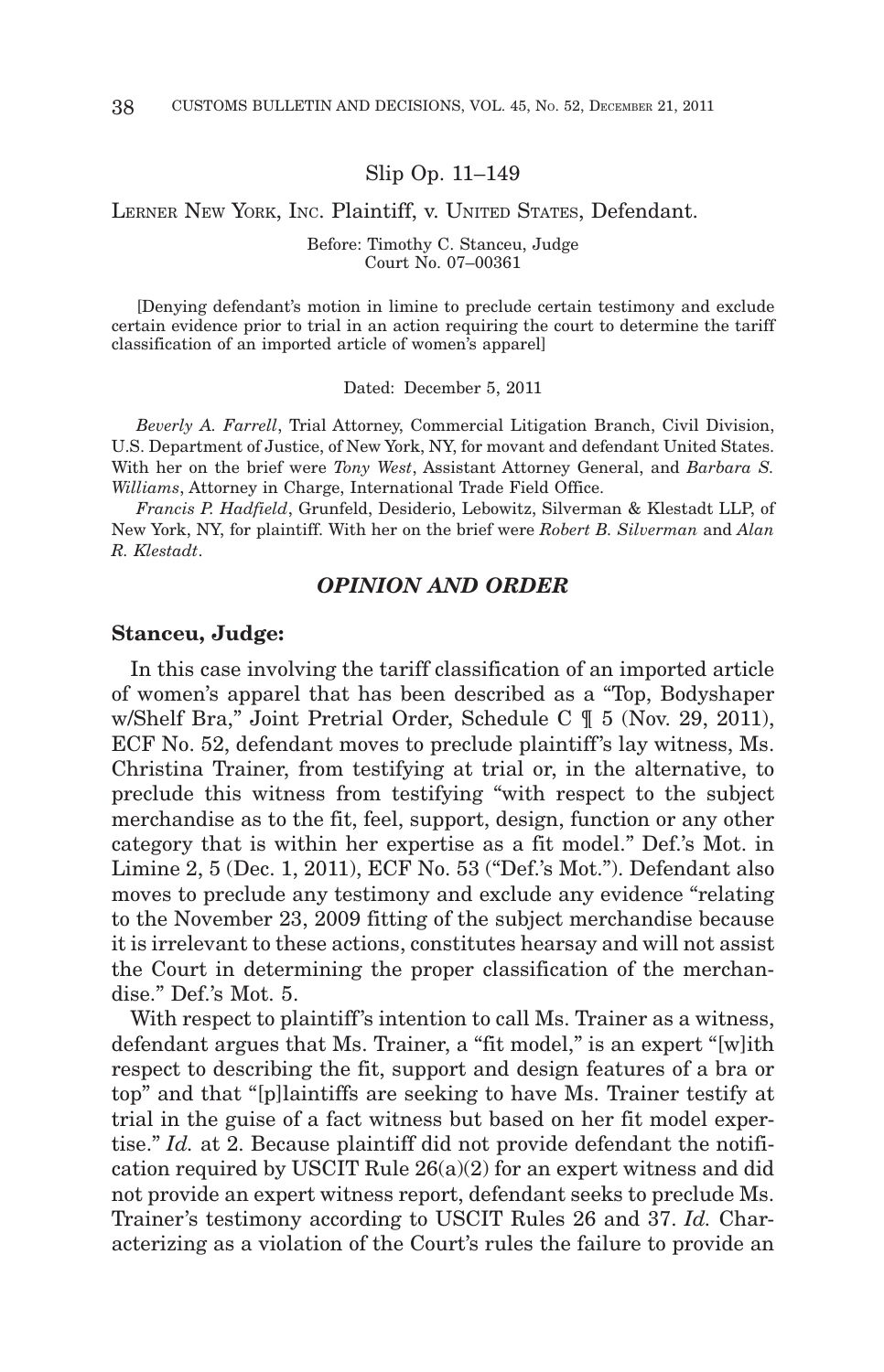expert witness notification or report, defendant argues that "[t]he party facing USCIT Rule 37 sanctions bears the burden of proving the harmlessness of its violation." *Id.* at 4.

The court must deny defendant's motion to the extent the motion seeks to prohibit Ms. Trainer from testifying on any subject. Defendant is correct that Federal Rule of Evidence ("FRE") 701 is intended to prevent a party's use of a lay witness as a means of circumventing the procedural requirements governing expert witness testimony.<sup>1</sup> Nevertheless, the court finds nothing in the Court's rules or the Federal Rules of Evidence prohibiting plaintiff from calling Ms. Trainer as a fact witness, despite whatever expertise Ms. Trainer may or may not possess as a result of her experience as a fit model. FRE 701 contemplates that a witness testifying as other than an expert may offer opinion testimony in certain circumstances and does not prohibit an appearance at trial based on the witness's qualifications. Defendant, therefore, is incorrect both in its allegation that plaintiff has committed a violation of USCIT Rule  $26(a)(2)$  and in its conclusion that Ms. Trainer must not be permitted to testify at trial.

Defendant moves in the alternative for an order under which Ms. Trainer would not be permitted to testify "with respect to the subject merchandise as to the fit, feel, support, design, function or any other category that is within her expertise as a fit model," arguing that "[a]ny such testimony would constitute improper expert testimony in view of Ms. Trainer's expertise as a fit model." Def.'s Mot. 5. Referring to plaintiff's having employed Ms. Trainer to wear a sample of the merchandise at issue and other garments on November 23, 2009, defendant seeks to confine any testimony of the witness "to simply the facts surrounding her November 23, 2009 fitting and the facts relating to what fit models do." *Id.*

Defendant's proposed limitations on the scope of any testimony of Ms. Trainer are overly restrictive. The court will permit Ms. Trainer to present any testimony in the form of opinions that is allowed under the FREs and, specifically, under FRE 701, *i.e.*, opinions that are "(a) rationally based on the witness's perception; (b) helpful to clearly understanding the witness's testimony or determining a fact in issue; and (c) not based on scientific, technical, or other specialized knowledge within the scope of Rule 702." With respect to the limitation in

<sup>1</sup> Federal Rule of Evidence 701 states that

If a witness is not testifying as an expert, testimony in the form of an opinion is limited to one that is:

<sup>(</sup>a) rationally based on the witness's perception;

<sup>(</sup>b) helpful to clearly understanding the witness's testimony or to determining a fact in issue; and

<sup>(</sup>c) not based on scientific, technical, or other specialized knowledge within the scope of Rule 702.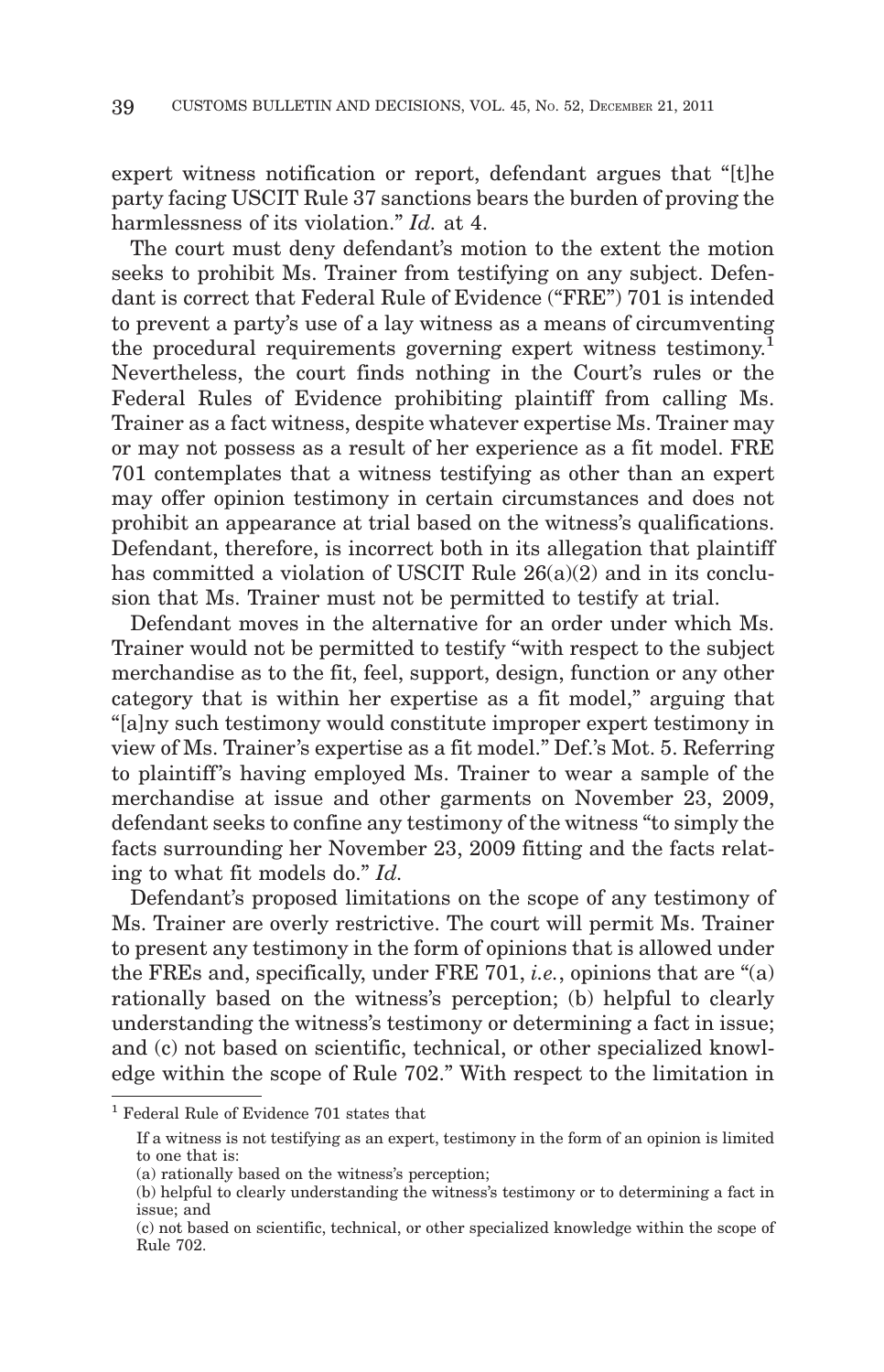FRE 701(c) related to "specialized knowledge within the scope of Rule 702," defendant's motion identifies only in the vaguest of terms the subject or subjects on which defendant alleges Ms. Trainer to possess such knowledge. In determining what opinion testimony is permissible under FRE 701, a court must distinguish between the broad scope comprised of all the knowledge a person acquires as a result of employment in a given field and the much narrower scope of specialized knowledge or expertise that would fall within the scope of FRE 702. As the notes pertaining to the amendments to FRE 701 in 2000 clarify, the rule as amended "incorporates the distinctions set forth in *State v. Brown*, 836 S.W.2d 530, 549 (1992)," specifically, the distinction between lay and expert witness testimony that lay testimony "'results from a process of reasoning familiar in everyday life' while expert testimony 'results from a process of reasoning which can be mastered only by specialists in the field.'" Fed. R. Evid. 701, 2000 amendment notes. Under this standard, the court must reject defendant's argument that any testimony Ms. Trainer offers that is beyond facts surrounding the fitting and facts relating to what fit models do necessarily must be excluded as expert witness testimony.

Defendant also moves to prevent all testimony, including that of plaintiff 's expert Ms. Alexandra Armillas, and exclude all evidence relating to the November 23, 2009 fitting of garments to Ms. Trainer. "The government objects to the introduction of any testimony or evidence relating to the November 23, 2009 fitting of the subject merchandise because it is irrelevant to these actions, constitutes hearsay and will not assist the Court in determining the proper classification of the merchandise." Def.'s Mot. 5.

Defendant's first argument is that plaintiff's testing of the subject merchandise on Ms. Trainer was limited to a garment in Ms. Trainer's size, size medium, even though the subject merchandise was imported in all sizes from extra small to extra large. *Id.* at 6. Therefore, according to defendant, the data resulting from such testing is "incomplete data" on which the court "should not rely . . . in assessing the proper classification of the subject merchandise." *Id*. Defendant fails to put forth a convincing argument as to why the court must conclude that testimony and evidence related to the November 23, 2009 fitting is either irrelevant or so unreliable as to preclude its introduction at trial. Based on the parties' proposed pre-trial order, other submissions of the parties, and the court's pre-trial consultations with the parties, the court must presume that how, and to what degree, the subject merchandise performed the body support function claimed for it are at issue in this case. The court must conclude, further, that data and testimony related to the testing of a medium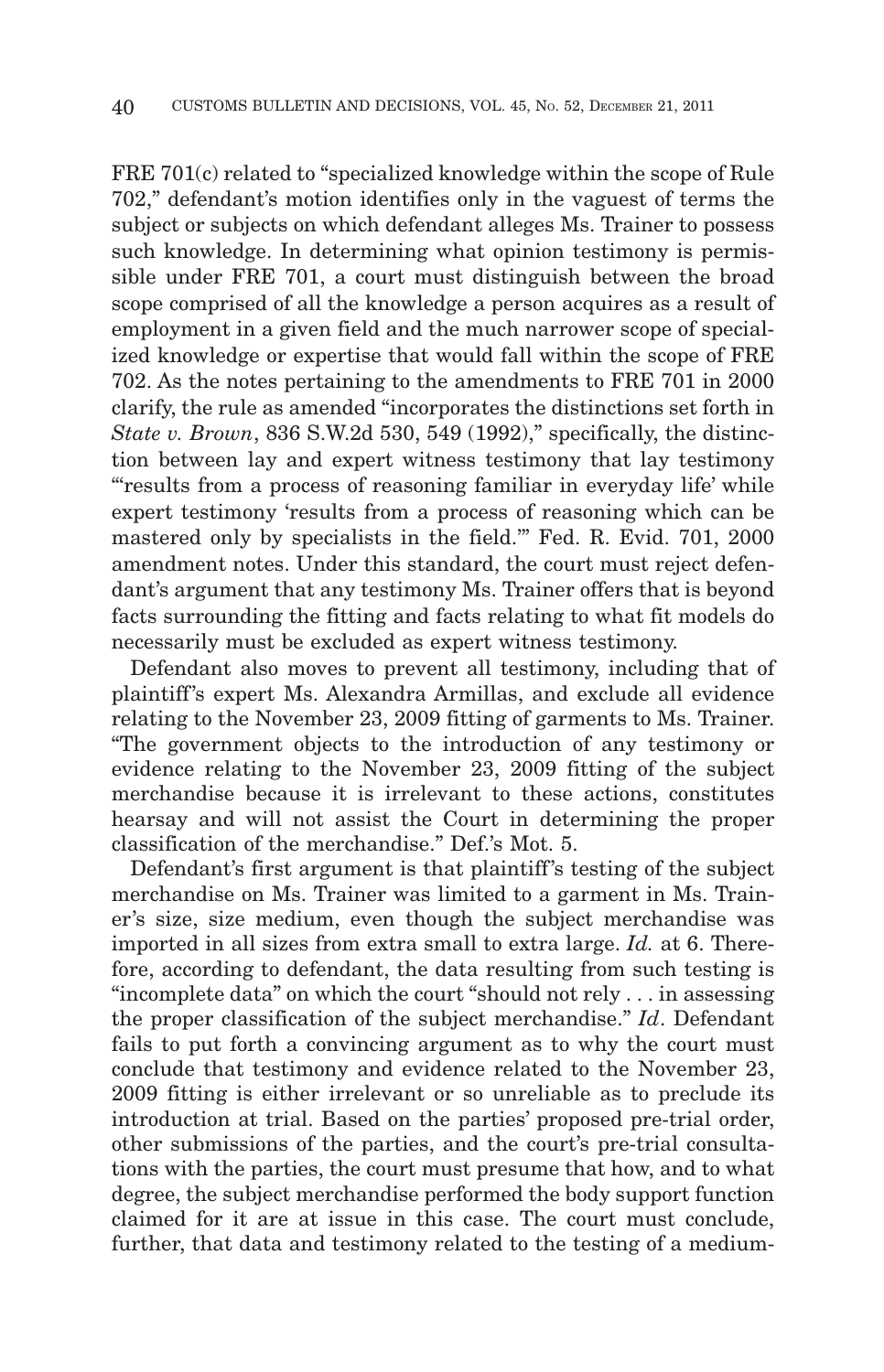sized garment on Ms. Trainer, whom the parties agree is a fit model of a specific garment size, is relevant to those issues.

Defendant argues, second, that the evidence from the fitting is irrelevant for purposes of FRE 4012 because "[w]hether the articles provide support is not in dispute so no evidence will make that determination more or less probable." *Id.* This argument oversimplifies the issues upon which the parties remain in dispute. The parties' joint statement of uncontested facts does not justify defendant's assertion that no dispute exists with respect to any issue relating to the support the imported garment provides to the wearer. *See* Joint Pretrial Order, Schedule C.

Third, defendant argues that, through testimony and evidence on the fitting of other articles that U.S. Customs and Border Protection would classify as brassieres, plaintiff is attempting to "bootstrap" the classification of the subject merchandise to these dissimilar articles. Def.'s Mot. 7. Defendant maintains, citing the General Rules of Interpretation and the Additional U.S. Rules of Interpretation, HTSUS, and various judicial decisions, that long-standing precedent counsels against the court's comparing "an article to another dissimilar article in an effort to properly classify it." *Id.* This argument fails to convince the court that plaintiff 's witnesses must be prohibited, on relevance grounds, from giving any testimony that pertains to the support provided by garments other than the specific merchandise at issue in this case. Subject to the FREs, plaintiff should be permitted to introduce evidence in an attempt to establish as a fact that the garment at issue provides support to the wearer comparable to that provided by garments that plaintiff claims are recognized, either in common parlance or in the apparel industry, as brassieres.

Finally, defendant argues that the court must exclude as hearsay, prior to trial, all evidence consisting of measurements obtained during the November 23, 2009 fitting involving Ms. Trainer. *Id.* at 8. The court disagrees. Plaintiff proposes to call as witnesses individuals who took measurements at the fitting or observed the process by which the measurements were taken. Subject to the FREs, these witnesses will be permitted to testify concerning the events that occurred at the fitting, based on their observations and recollections. Any documentary exhibits that plaintiff seeks to admit as evidence during the examination of the witnesses will be admitted to the record provided they are entitled to admission under the FREs. Defendant's generalized attempt to exclude prior to trial all evidence

 $2$  Federal Rule of Evidence 401 states that "[e]vidence is relevant if: (a) it has any tendency to make a fact more or less probable than it would be without the evidence; and (b) the fact is of consequence in determining the action."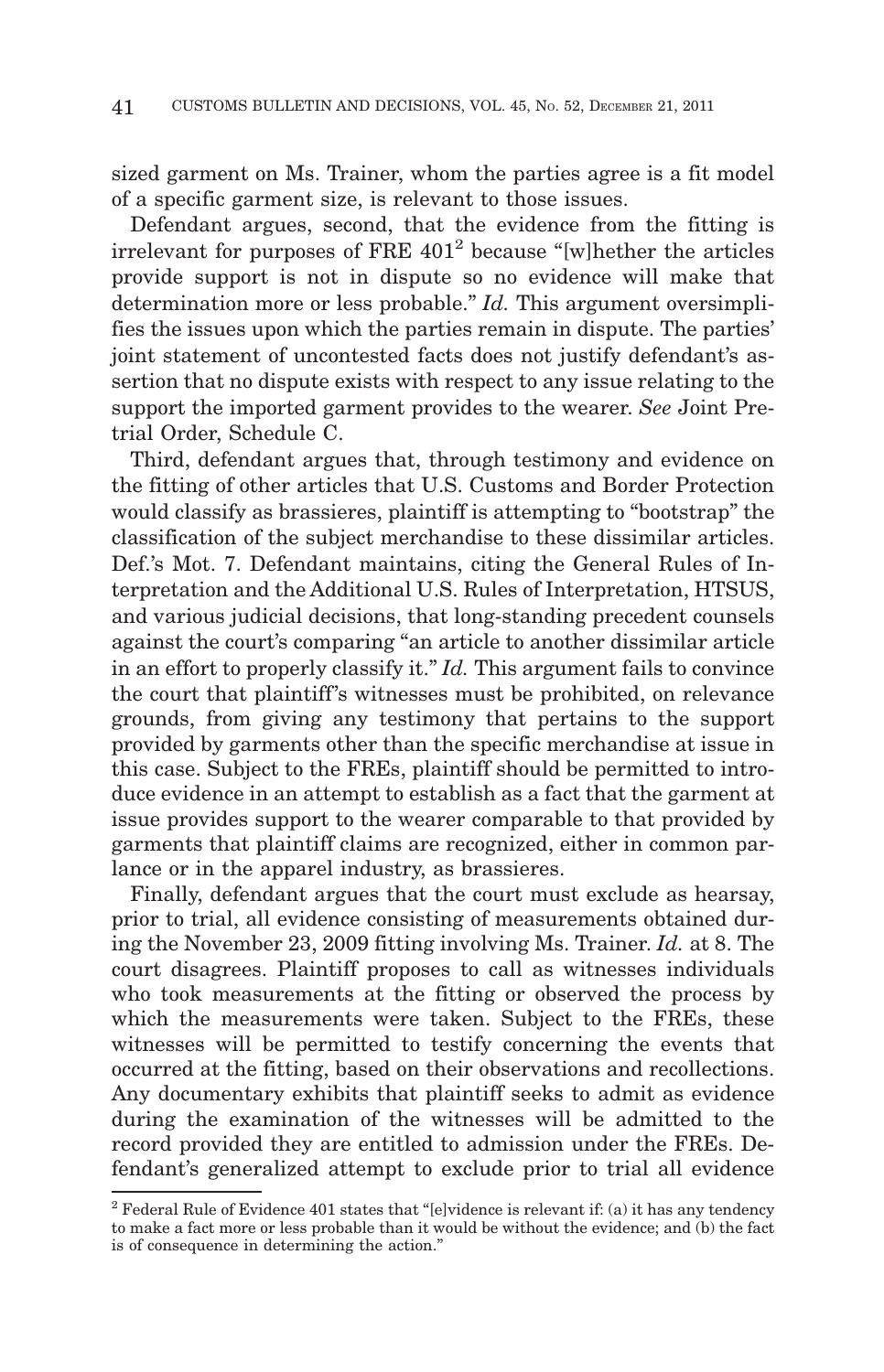pertaining to the measuring of the fit model and the results of that measuring is overly inclusive and without basis at this time. Defendant argues, further, that "the concern with admitting hearsay is amplified because the best evidence of the measurements has been destroyed." *Id.* This objection is based on an unwarranted presumption that all evidence pertaining to the measuring conducted on the fit model must be excluded as hearsay. Moreover, the best evidence rule does not support this objection because plaintiff proposes to elicit testimony regarding the results of the November 23, 2009 fitting. Any ruling on the admissibility of documents relating to the measuring is premature at this time.

## *Order*

Upon consideration of Defendant's Motion in Limine (Dec. 1, 2011), ECF No. 53 ("defendant's motion"), the response thereto, and all papers and proceedings herein, and upon due deliberation, it is hereby

**ORDERED** that defendant's motion be, and hereby is, DENIED.<br>
ated: December 5, 2011<br>
New York, New York<br>  $\frac{1}{s}$  Timothy C. Stanceu<br>
TIMOTHY C. STANCEU, JUDGE Dated: December 5, 2011

New York, New York

*/s/ Timothy C. Stanceu* TIMOTHY C. STANCEU, JUDGE

Slip Op. 11–150

VICTORIA'S SECRET DIRECT, LLC Plaintiff, v. UNITED STATES, Defendant.

Before: Timothy C. Stanceu, Judge Court No. 07–00347

[Denying defendant's motion in limine to preclude certain testimony and exclude certain evidence prior to trial in an action requiring the court to determine the tariff classification of an imported article of women's apparel]

Dated: December 5, 2011

*Beverly A. Farrell*, Trial Attorney, Commercial Litigation Branch, Civil Division, U.S. Department of Justice, of New York, NY, for movant and defendant United States. With her on the brief were *Tony West*, Assistant Attorney General, and *Barbara S. Williams*, Attorney in Charge, International Trade Field Office.

*Francis P. Hadfield*, Grunfeld, Desiderio, Lebowitz, Silverman & Klestadt LLP, of New York, NY, for plaintiff. With her on the brief were *Robert B. Silverman* and *Alan R. Klestadt*.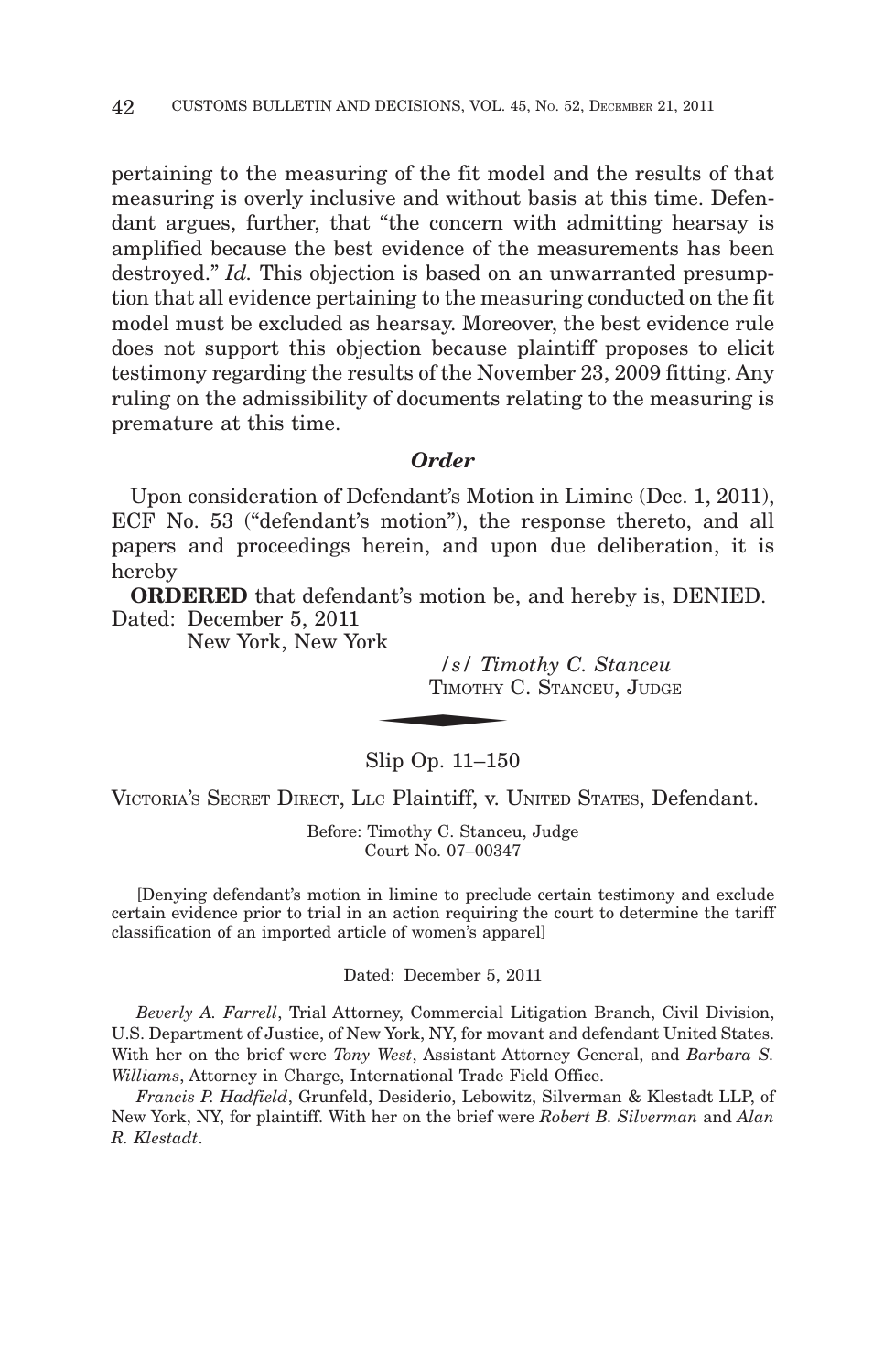# *OPINION AND ORDER*

#### **Stanceu, Judge:**

In this case involving the tariff classification of an imported article of women's apparel that has been described as a "Bra Top," Joint Pretrial Order, Schedule C ¶ 10 (Nov. 29, 2011), ECF No. 53, defendant moves to preclude plaintiff's lay witness, Ms. Christina Trainer, from testifying at trial or, in the alternative, to preclude this witness from testifying "with respect to the subject merchandise as to the fit, feel, support, design, function or any other category that is within her expertise as a fit model." Def.'s Mot. in Limine 2, 5 (Dec. 1, 2011), ECF No. 54 ("Def.'s Mot."). Defendant also moves to preclude any testimony and exclude any evidence "relating to the November 23, 2009 fitting of the subject merchandise because it is irrelevant to these actions, constitutes hearsay and will not assist the Court in determining the proper classification of the merchandise." Def.'s Mot. 5.

With respect to plaintiff's intention to call Ms. Trainer as a witness, defendant argues that Ms. Trainer, a "fit model," is an expert "[w]ith respect to describing the fit, support and design features of a bra or top" and that "[p]laintiffs are seeking to have Ms. Trainer testify at trial in the guise of a fact witness but based on her fit model expertise." *Id.* at 2. Because plaintiff did not provide defendant the notification required by USCIT Rule  $26(a)(2)$  for an expert witness and did not provide an expert witness report, defendant seeks to preclude Ms. Trainer's testimony according to USCIT Rules 26 and 37. *Id.* Characterizing as a violation of the Court's rules the failure to provide an expert witness notification or report, defendant argues that "[t]he party facing USCIT Rule 37 sanctions bears the burden of proving the harmlessness of its violation." *Id.* at 4.

The court must deny defendant's motion to the extent the motion seeks to prohibit Ms. Trainer from testifying on any subject. Defendant is correct that Federal Rule of Evidence ("FRE") 701 is intended to prevent a party's use of a lay witness as a means of circumventing the procedural requirements governing expert witness testimony.<sup>1</sup> Nevertheless, the court finds nothing in the Court's rules or the Federal Rules of Evidence prohibiting plaintiff from calling Ms.

<sup>1</sup> Federal Rule of Evidence 701 states that

If a witness is not testifying as an expert, testimony in the form of an opinion is limited to one that is:

<sup>(</sup>a) rationally based on the witness's perception;

<sup>(</sup>b) helpful to clearly understanding the witness's testimony or to determining a fact in issue; and

<sup>(</sup>c) not based on scientific, technical, or other specialized knowledge within the scope of Rule 702.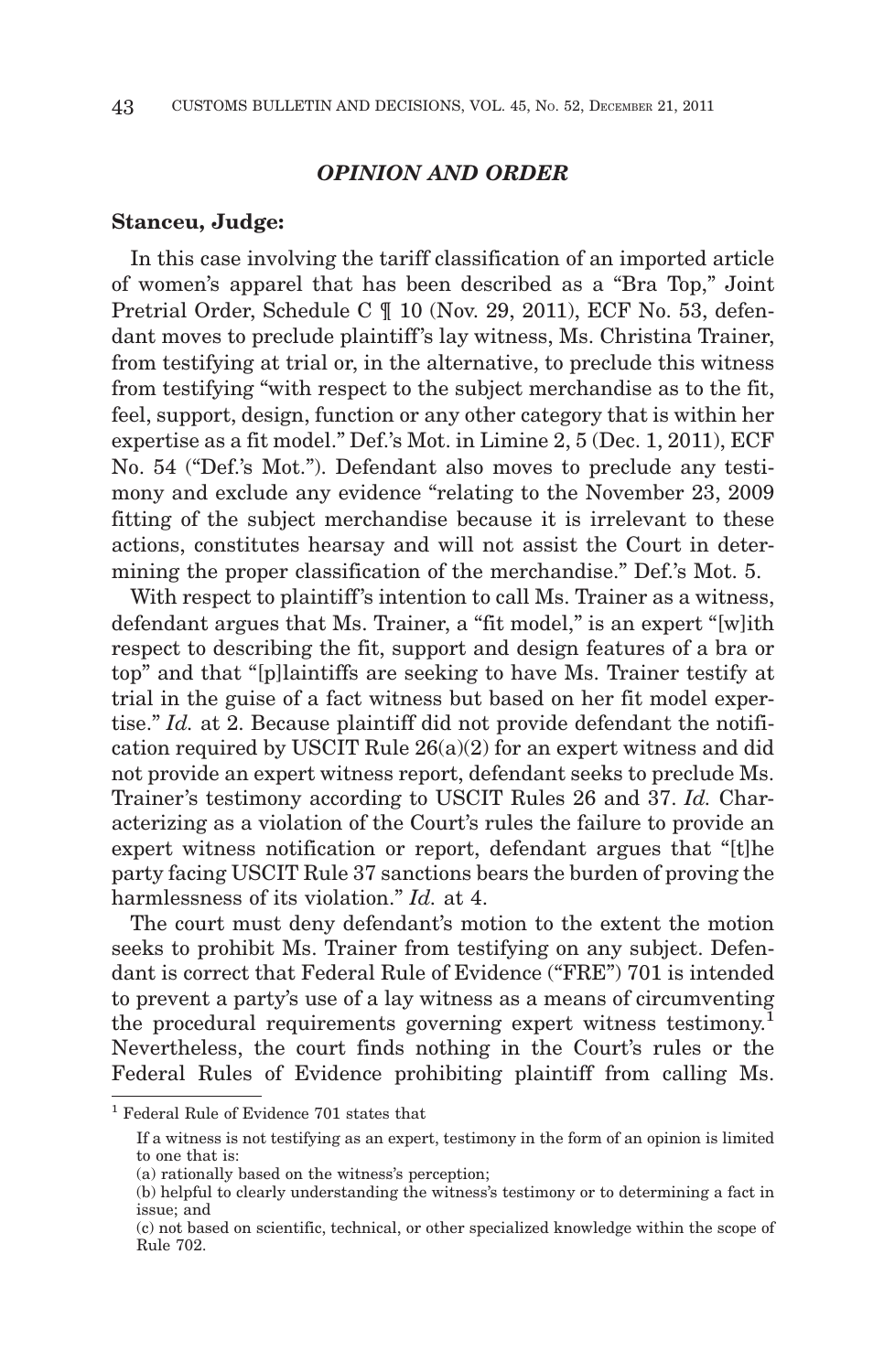Trainer as a fact witness, despite whatever expertise Ms. Trainer may or may not possess as a result of her experience as a fit model. FRE 701 contemplates that a witness testifying as other than an expert may offer opinion testimony in certain circumstances and does not prohibit an appearance at trial based on the witness's qualifications. Defendant, therefore, is incorrect both in its allegation that plaintiff has committed a violation of USCIT Rule  $26(a)(2)$  and in its conclusion that Ms. Trainer must not be permitted to testify at trial.

Defendant moves in the alternative for an order under which Ms. Trainer would not be permitted to testify "with respect to the subject merchandise as to the fit, feel, support, design, function or any other category that is within her expertise as a fit model," arguing that "[a]ny such testimony would constitute improper expert testimony in view of Ms. Trainer's expertise as a fit model." Def.'s Mot. 5. Referring to plaintiff's having employed Ms. Trainer to wear a sample of the merchandise at issue and other garments on November 23, 2009, defendant seeks to confine any testimony of the witness "to simply the facts surrounding her November 23, 2009 fitting and the facts relating to what fit models do." *Id.*

Defendant's proposed limitations on the scope of any testimony of Ms. Trainer are overly restrictive. The court will permit Ms. Trainer to present any testimony in the form of opinions that is allowed under the FREs and, specifically, under FRE 701, *i.e.*, opinions that are "(a) rationally based on the witness's perception; (b) helpful to clearly understanding the witness's testimony or determining a fact in issue; and (c) not based on scientific, technical, or other specialized knowledge within the scope of Rule 702." With respect to the limitation in FRE 701(c) related to "specialized knowledge within the scope of Rule 702," defendant's motion identifies only in the vaguest of terms the subject or subjects on which defendant alleges Ms. Trainer to possess such knowledge. In determining what opinion testimony is permissible under FRE 701, a court must distinguish between the broad scope comprised of all the knowledge a person acquires as a result of employment in a given field and the much narrower scope of specialized knowledge or expertise that would fall within the scope of FRE 702. As the notes pertaining to the amendments to FRE 701 in 2000 clarify, the rule as amended "incorporates the distinctions set forth in *State v. Brown*, 836 S.W.2d 530, 549 (1992)," specifically, the distinction between lay and expert witness testimony that lay testimony "'results from a process of reasoning familiar in everyday life' while expert testimony 'results from a process of reasoning which can be mastered only by specialists in the field.'" Fed. R. Evid. 701, 2000 amendment notes. Under this standard, the court must reject defen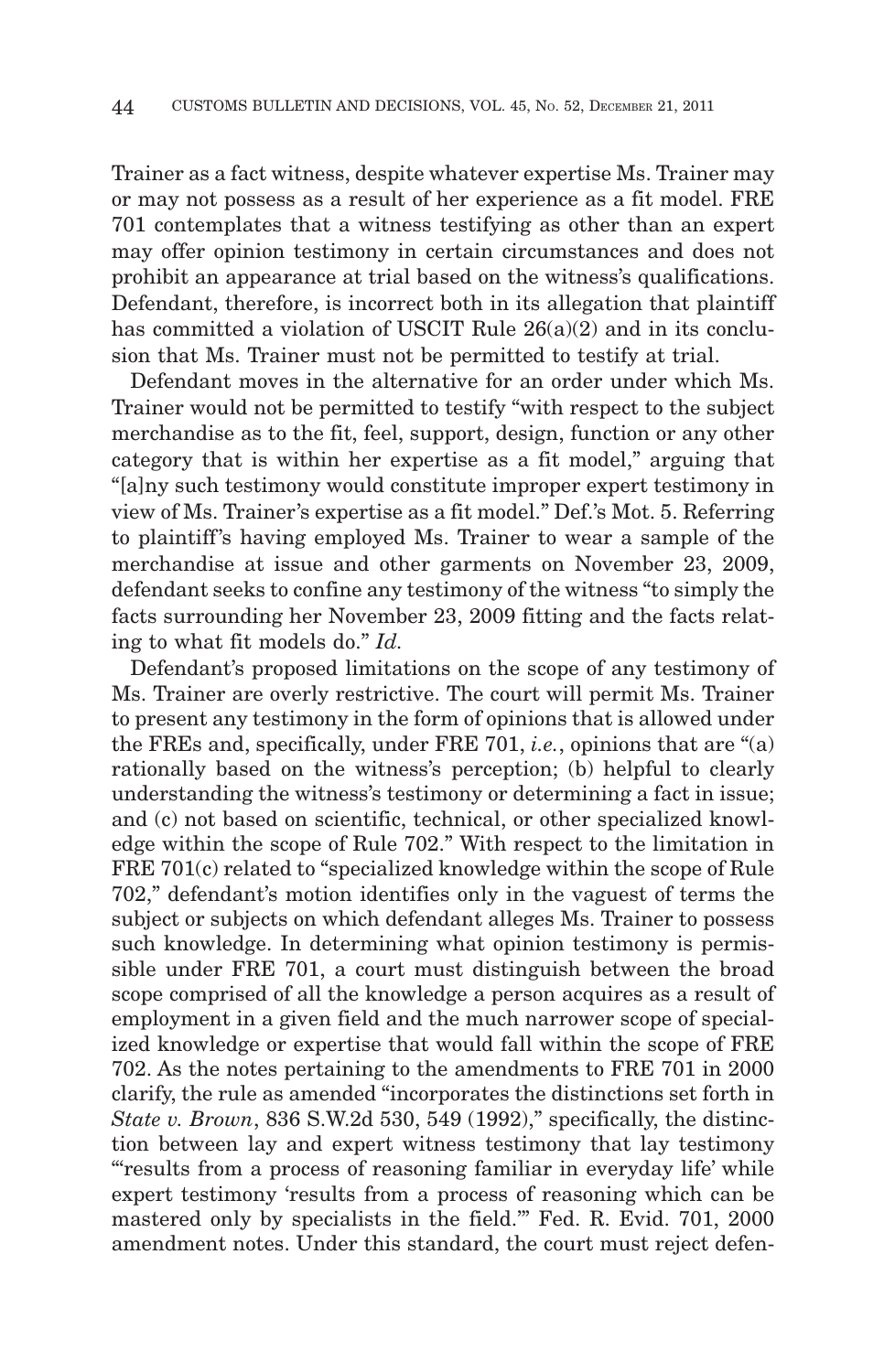dant's argument that any testimony Ms. Trainer offers that is beyond facts surrounding the fitting and facts relating to what fit models do necessarily must be excluded as expert witness testimony.

Defendant also moves to prevent all testimony, including that of plaintiff 's expert Ms. Alexandra Armillas, and exclude all evidence relating to the November 23, 2009 fitting of garments to Ms. Trainer. "The government objects to the introduction of any testimony or evidence relating to the November 23, 2009 fitting of the subject merchandise because it is irrelevant to these actions, constitutes hearsay and will not assist the Court in determining the proper classification of the merchandise." Def.'s Mot. 5.

Defendant's first argument is that plaintiff's testing of the subject merchandise on Ms. Trainer was limited to a garment in Ms. Trainer's size, size medium, even though the subject merchandise was imported in all sizes from extra small to extra large. *Id.* at 6. Therefore, according to defendant, the data resulting from such testing is "incomplete data" on which the court "should not rely . . . in assessing the proper classification of the subject merchandise." *Id*. Defendant fails to put forth a convincing argument as to why the court must conclude that testimony and evidence related to the November 23, 2009 fitting is either irrelevant or so unreliable as to preclude its introduction at trial. Based on the parties' proposed pre-trial order, other submissions of the parties, and the court's pre-trial consultations with the parties, the court must presume that how, and to what degree, the subject merchandise performed the body support function claimed for it are at issue in this case. The court must conclude, further, that data and testimony related to the testing of a mediumsized garment on Ms. Trainer, whom the parties agree is a fit model of a specific garment size, is relevant to those issues.

Defendant argues, second, that the evidence from the fitting is irrelevant for purposes of FRE  $401^2$  because "[w] hether the articles provide support is not in dispute so no evidence will make that determination more or less probable." *Id.* This argument oversimplifies the issues upon which the parties remain in dispute. The parties' joint statement of uncontested facts does not justify defendant's assertion that no dispute exists with respect to any issue relating to the support the imported garment provides to the wearer. *See* Joint Pretrial Order, Schedule C.

Third, defendant argues that, through testimony and evidence on the fitting of other articles that U.S. Customs and Border Protection

 $2$  Federal Rule of Evidence 401 states that "[e]vidence is relevant if: (a) it has any tendency to make a fact more or less probable than it would be without the evidence; and (b) the fact is of consequence in determining the action."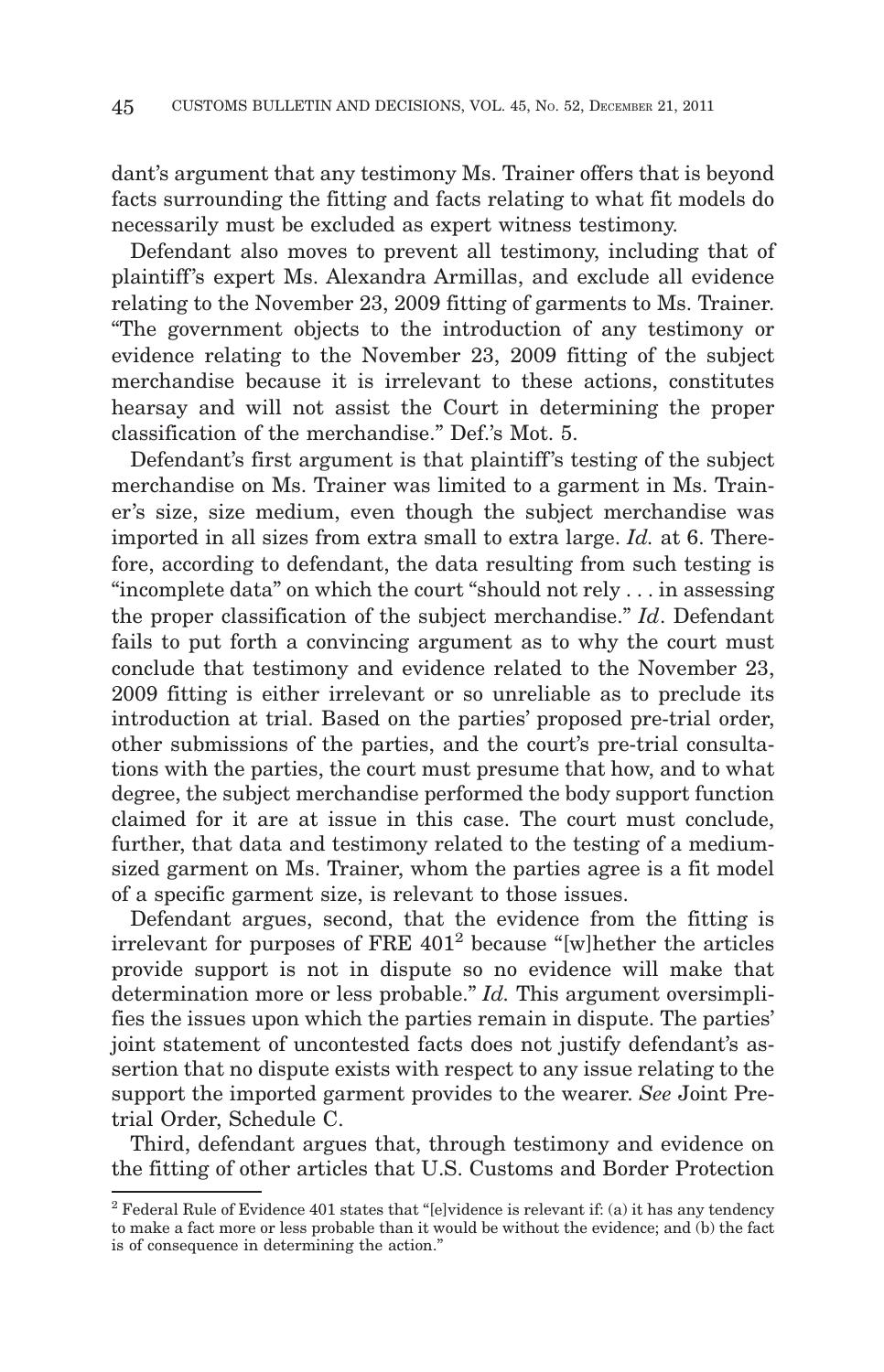would classify as brassieres, plaintiff is attempting to "bootstrap" the classification of the subject merchandise to these dissimilar articles. Def.'s Mot. 7. Defendant maintains, citing General Rules of Interpretation and the Additional U.S. Rules of Interpretation, HTSUS, and various judicial decisions, that long-standing precedent counsels against the court's comparing "an article to another dissimilar article in an effort to properly classify it." *Id.* This argument fails to convince the court that plaintiff 's witnesses must be prohibited, on relevance grounds, from giving any testimony that pertains to the support provided by garments other than the specific merchandise at issue in this case. Subject to the FREs, plaintiff should be permitted to introduce evidence in an attempt to establish as a fact that the garment at issue provides support to the wearer comparable to that provided by garments that plaintiff claims are recognized, either in common parlance or in the apparel industry, as brassieres.

Finally, defendant argues that the court must exclude as hearsay, prior to trial, all evidence consisting of measurements obtained during the November 23, 2009 fitting involving Ms. Trainer. *Id.* at 8. The court disagrees. Plaintiff proposes to call as witnesses individuals who took measurements at the fitting or observed the process by which the measurements were taken. Subject to the FREs, these witnesses will be permitted to testify concerning the events that occurred at the fitting, based on their observations and recollections. Any documentary exhibits that plaintiff seeks to admit as evidence during the examination of the witnesses will be admitted to the record provided they are entitled to admission under the FREs. Defendant's generalized attempt to exclude prior to trial all evidence pertaining to the measuring of the fit model and the results of that measuring is overly inclusive and without basis at this time. Defendant argues, further, that "the concern with admitting hearsay is amplified because the best evidence of the measurements has been destroyed." *Id.* This objection is based on an unwarranted presumption that all evidence pertaining to the measuring conducted on the fit model must be excluded as hearsay. Moreover, the best evidence rule does not support this objection because plaintiff proposes to elicit testimony regarding the results of the November 23, 2009 fitting. Any ruling on the admissibility of documents relating to the measuring is premature at this time.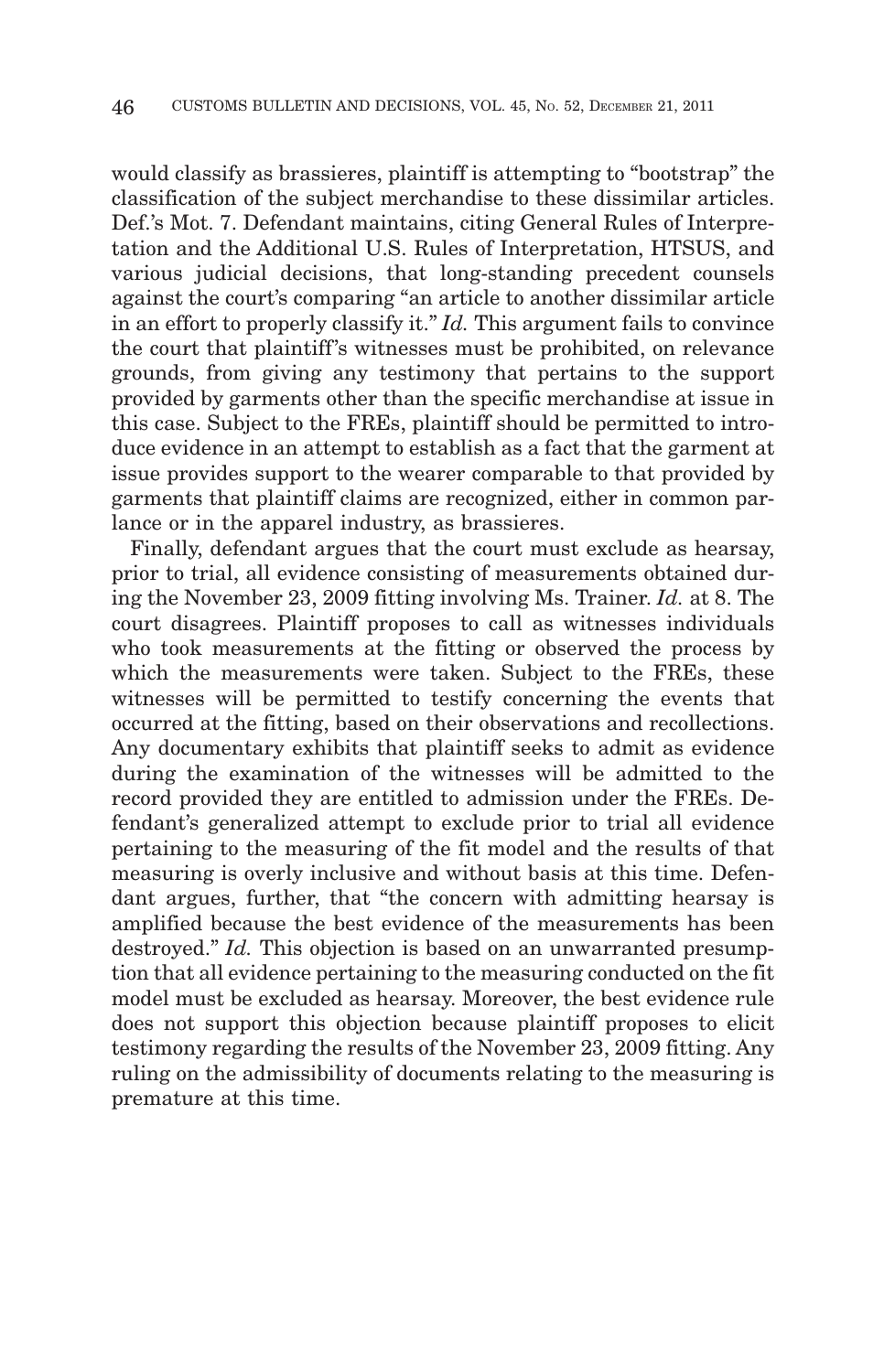## *Order*

Upon consideration of Defendant's Motion in Limine (Dec. 1, 2011), ECF No. 54 ("defendant's motion"), the response thereto, and all papers and proceedings herein, and upon due deliberation, it is hereby

**ORDERED** that defendant's motion be, and hereby is, DENIED.<br>
ated: December 5, 2011<br>
New York, New York<br>  $\frac{1}{s}$  Timothy C. Stanceu<br>
TIMOTHY C. STANCEU, JUDGE Dated: December 5, 2011

New York, New York

*/s/ Timothy C. Stanceu* TIMOTHY C. STANCEU, JUDGE

Slip Op. 11–151

MYONIC GMBH, AND NEW HAMPSHIRE BALL BEARINGS, INC., Plaintiffs, v. UNITED STATES, Defendant, and THE TIMKEN COMPANY, Defendant-Intervenor.

> Before: Gregory W. Carman, Judge Court No. 11–00349

> > Dated: December 6, 2011

*David Edward Bond*, *Jay Charles Campbell*, and *Walter Joseph Spak*, White & Case, LLP, for the plaintiffs.

*Tony West*, Assistant Attorney General, *Jeanne E. Davidson*, Director, *Patricia M. McCarthy*, Assistant Director, and *Melissa Marion Devine*, Trial Attorney, Commercial Litigation Branch, Civil Division, United States Department of Justice, for the defendant.

*Geert M. De Prest, William A. Fennell, Lane Steven Hurewitz,* and *Terence Patrick Stewart*, Stewart and Stewart, for the defendant-intervenors.

## **ORDER**

#### **Carman, Judge:**

Plaintiffs ask the Court to stay this case. They argue that the issue for decision—whether Commerce may legally employ zeroing in the calculation of dumping margins during an administrative review when it has abandoned zeroing during initial antidumping investigations—is "under review in multiple pending cases that are at more advanced stages." (ECF No. 24 ("*Pls.' Mot. to Stay* ") at 3.) Plaintiffs point to four cases currently pending in the Court of International Trade: *Dongbu Steel Co. Ltd. v. United States* (Court No. 07–00125); *JTEKT Corp. v. United States* (Consol. Court No. 07–00377 and Consol. Court No. 08–00324); and *SKF USA Inc. v. United States* (Court No. 09–00392). (*Id.*) Plaintiffs argue that a stay pending a "conclusive court decision (including all appeals) on the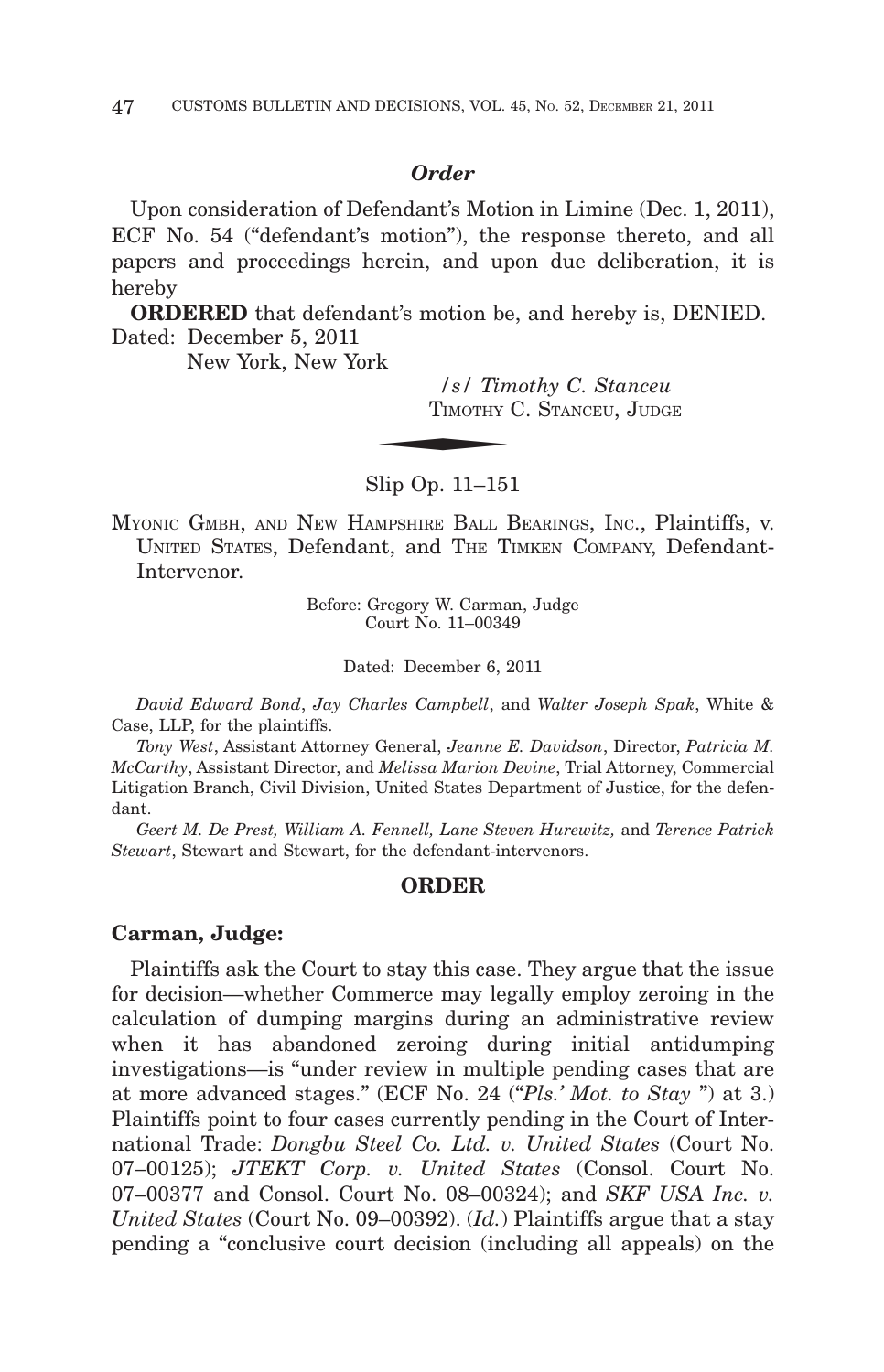zeroing issue would promote judicial economy and enable all parties to conserve resources." The instant case would best be stayed, plaintiffs claim, because if the ultimate court addressing the issue of zeroing in administrative reviews struck down zeroing, plaintiffs would prevail on that precedent. On the other hand, plaintiffs say they would withdraw their suit if the ultimate court upheld zeroing in administrative reviews. (*Id.* at 4.) Plaintiffs also seek an extension of 30 days from any denial of this motion in which to file their proposed briefing schedule and joint status report. (*Id.*)

Among many strongly argued points, Defendant's principal argument against a stay is that "[t]here is not yet a case [on point] pending at the United States Court of Appeals for the Federal Circuit, and therefore it is entirely speculative whether or when the Federal Circuit will rule" on the issue of zeroing in administrative reviews. (ECF No. 27 ("*Def.'s Resp.*") at 2.) Because "there is no pending Federal Circuit decision and a decision from this Court would not bind future cases in this Court," Defendant reasons that a stay would needlessly delay resolution of this case. (*Id.* at 4.)

Examination of the docket sheets and opinions in the four cases cited by Plaintiff reveals that those cases are currently pending before other judges of the Court of International Trade (the two *JTEKT* cases and the *SKF* case are before Judge Timothy C. Stanceu, and *Dongbu* is before Judge Delissa A. Ridgway). In two of the cases, *Dongbu* and one of the *JTEKT* cases (Consol. Court No. 08–00324), the assigned Court of International Trade judge issued an opinion upholding zeroing in the administrative review and a judgment of dismissal. Each of those cases was appealed to the Court of Appeals for the Federal Circuit, which vacated each judgment and remanded each matter for further proceedings to enable Commerce to explain why foregoing zeroing in initial investigations, but not in administrative reviews, is nonarbitrary. A mandate was issued in each of the appealed cases returning it to the jurisdiction of the Court of International Trade, where the cases remain pending. The other two cases (*SKF* and the *JTEKT* case under Consol. Court No. 07–00377) are still before judges of the Court of International Trade and have never been appealed.

In all four of these cases, any decision of the Court of International Trade judge assigned would be afforded due regard, but would not bind the decision of this Court. And it is pure speculation, as Defendant says, to assume that those cases which were appealed and returned to the Court of International Trade after being vacated and